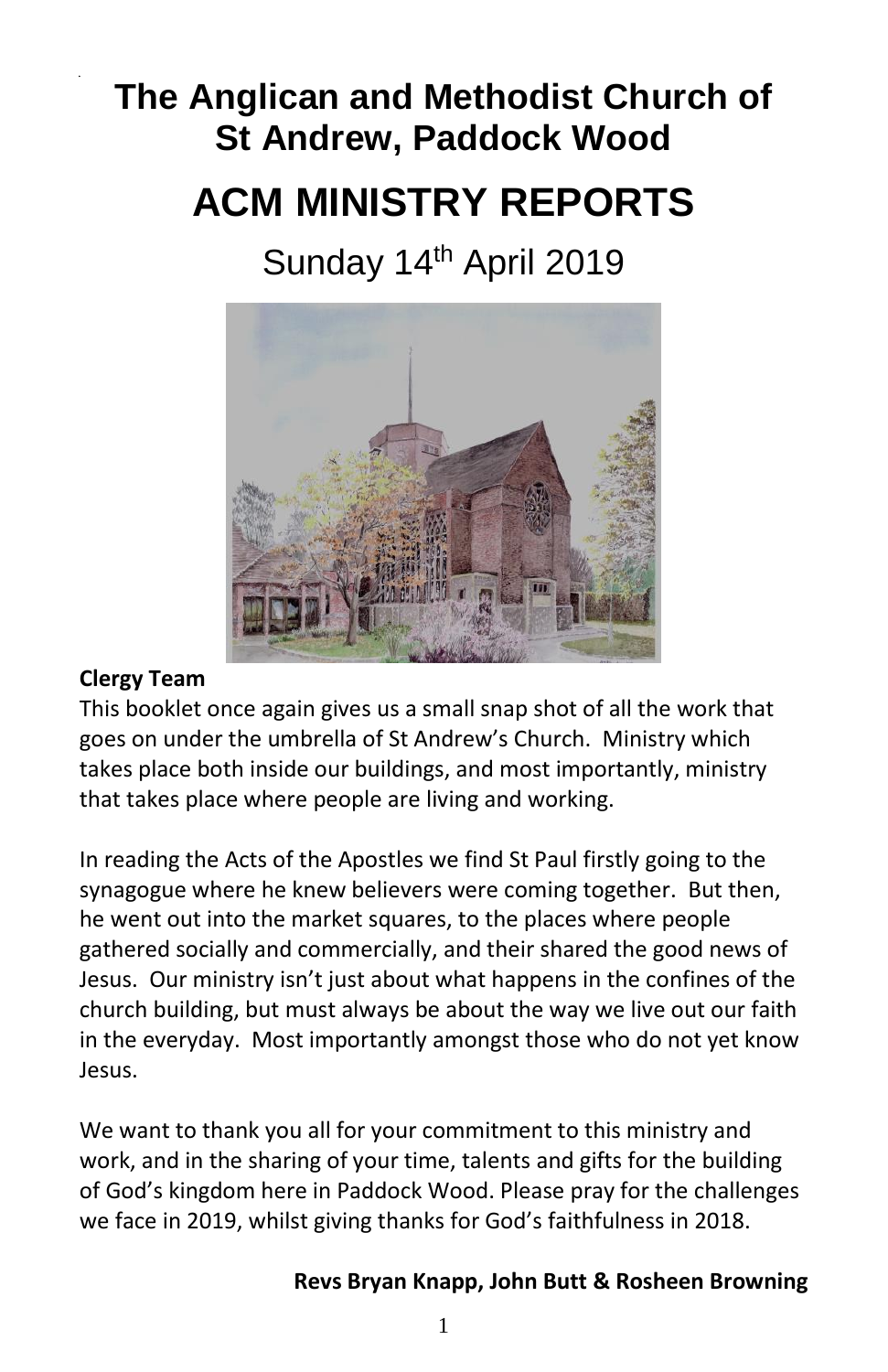# **Wardens' Report (including Property & Fabric Committee)**

In April 2018 we welcomed Keith Rosser as a Warden which means that we have once again run with a team of three (two Wardens and one Steward). However this is still one short of the full complement of four and it would be a blessing if another member of the Church family could step up to take on this role. Being a Warden is not as onerous as many think so please feel free to chat to one of us about what exactly is involved.

The last twelve months have seen a few changes with Neil Scantlebury and Alan Smith stepping down as Readers, our very grateful thanks to them for all their years of selfless service to St Andrew's. Then at the end of the year we sadly said goodbye to both Caroline Steadman and Desmond Hillary and welcomed Steve Talmage to the new position of Operations Manager whose tasks will include implementation of ChurchSuite.

The beginning of the year saw the launch of a new initiative "Who Let the Dads Out" which runs on the fourth Saturday of the month and has proved very popular. Our thanks go to Hannah who has put so much work into this new venture. Bryan took a four month sabbatical (August to November) and our thanks must go to John, Rosheen, our Readers, Hanna, Sarah and all the guest preachers who enabled us to continue our regular programme of services whilst he was away.

The coming year will see more changes with Rosheen moving to her new parish in the summer and the retirement of John a bit later in the year.

# **The Report of the Property and Fabric Committee**

Various projects have been undertaken:

Continuing investigations have been going on this year into improving the working environment for our administrators and youth workers, to create space for confidential discussions and to increase our storage space. We have gone through several iterations using architects and quantity surveyors, and for cost reasons are now looking at the less ambitious plans to open up the front and back office, incorporate the vestry and better use the space we potentially have. That work will continue into 2019.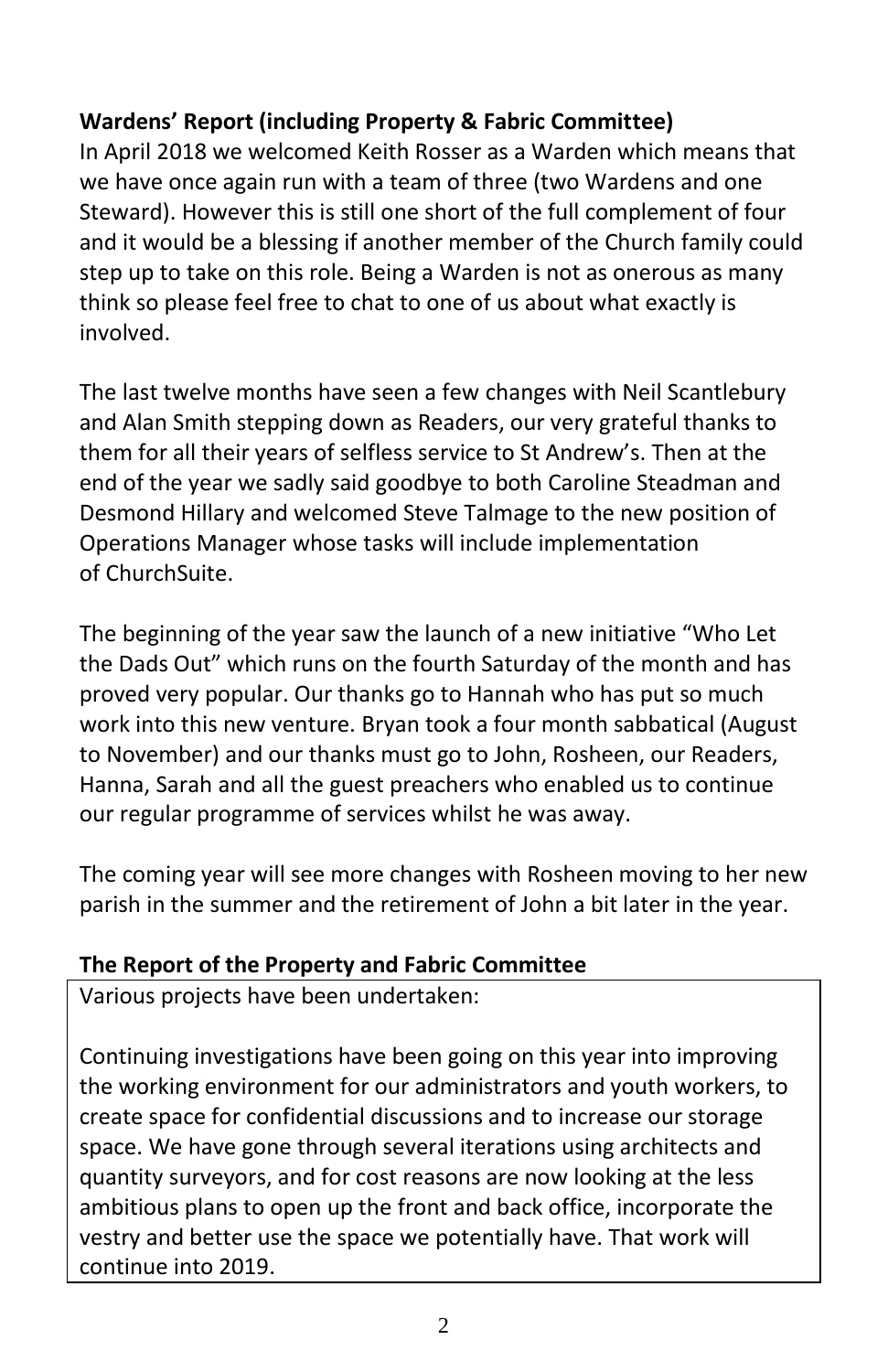During the year, Chris Sutton handed over the warden's place on the committee to Keith Rosser. David Henshaw also joined the committee.

The Committee oversees many tasks and during the year: Portable Appliance Testing, Church grounds maintenance including hedges and trees, lighting, boiler servicing, carpet cleaning, decorating, locks, alarms, care of silverware, maintenance of the computer systems, maintenance of the AV desk etc. Included was the replacement of a window in the Wallis Room due to failure of the double glazing. Other windows may follow. We have changed our phone provider and upgraded our service to high speed fibre at a saving to our costs.

We have produced a new booklet about our bookings process which has been sent to all our hirers. The halls continue to provide good revenue to our income.

The new Winter Hall chairs arrived in February. So far we have 30, and we will continue procuring more of them as the old chairs break. The aim is to keep the number above 100. The new chairs have been very favourably received by the users.

During the year we managed to bring the project to replace all the church pews to fruition. In December, the pews were finally removed and sold, and the 90 new Rosehill chairs were delivered. We are pleased with the results of this exercise. We have not reduced the overall seating capacity of the church with the possible exception of the very few services when the number of children that could be squeezed into the pews was higher. While doing this exercise we have worked at tidying up the church and in particular the prayer area has been moved from the South Transept into the Chancel giving more seating space in the South Transept.

The halls boilers were replaced in August. The old boilers had reached the end of their life, and the new boilers are already showing savings in running costs. This project went very smoothly.

The kitchen units are showing their age and needing frequent repairs. We started work on the research and planning to replace the units, but there is no money available for this project in the near future.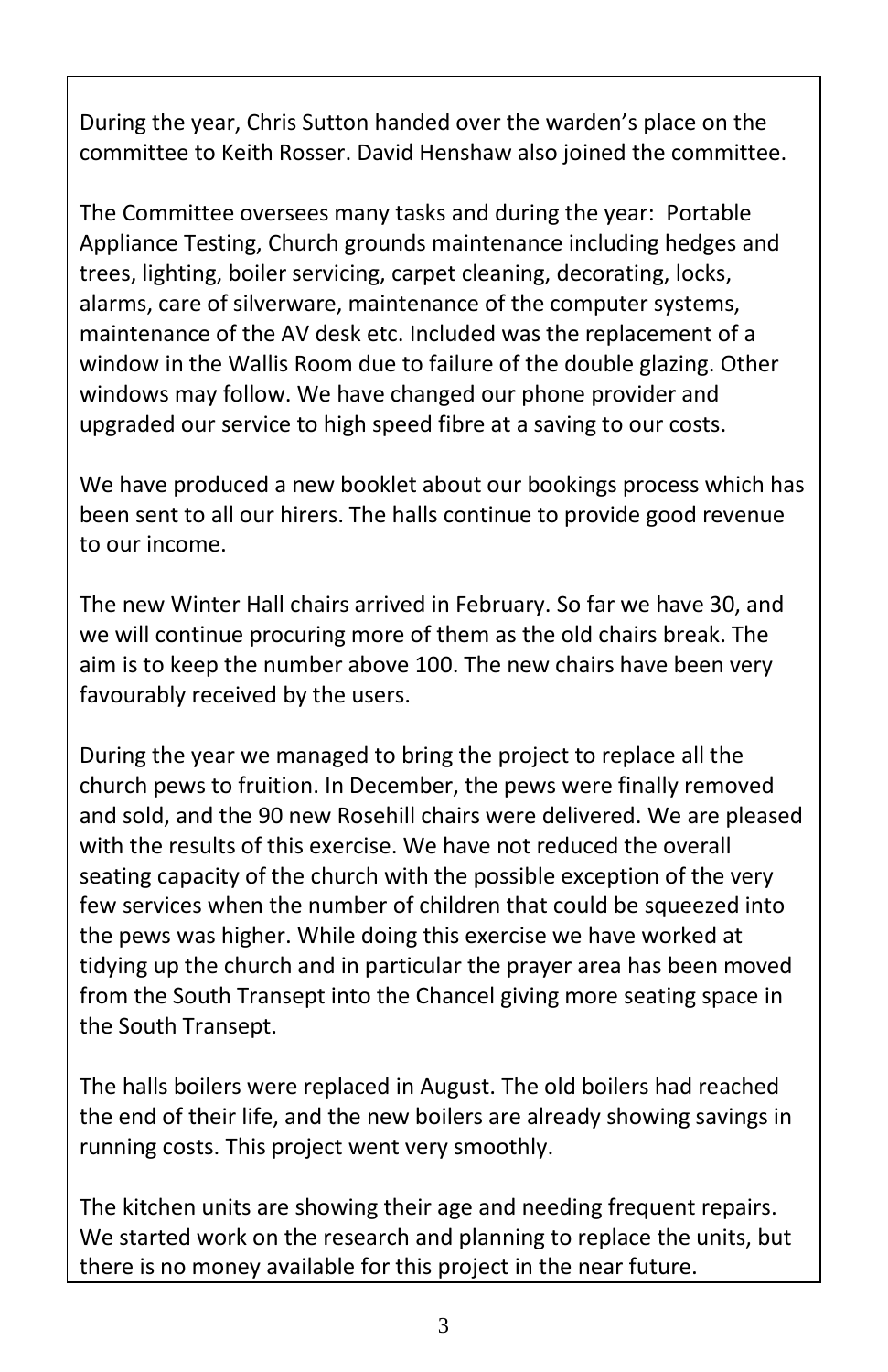We finally managed to replace the collapsing shed in the grounds in December. We are moving all the equipment from the garden store into the new shed.

With thanks to everybody who helps us to keep the premises and the grounds in good condition.

**David Farnham**

Our very grateful thanks go to the whole team here at St Andrew's our clergy Bryan, John and Rosheen; our Children and Family's Leader, Hanna and our Youth Leader Sarah. They are ably supported by our Readers and the new Pastoral team as they all continue to inspire us with their Christian love and service to the whole community here in Paddock Wood. Our thanks must also go to Anne for her hard work keeping the Church and halls clean.

Our final thanks must go to all the volunteers who give up their time so selflessly across a wide range of tasks, both practical and administrative, to enable the smooth running of St Andrew's and offer a warm welcome to everyone.

We confirm that the Church's log book and inventory are up to date.

## **Chris Sutton, Keith Rosser and Jean Saggers**

## **Methodist Circuit**

As Senior Circuit Steward for the Weald of Kent Circuit I have attended your Church Councils whenever possible and appreciated both the fellowship and the opportunity to learn more about the ministry and outreach of St. Andrew's at home and abroad.

Unfortunately, our efforts to find a suitable pioneer presbyter for the exciting project on the new housing development at Paddock Wood have so far been unsuccessful. One very suitable Methodist Minister felt unable to commit to come from this September and more recently another possible candidate was felt by the Invitation Committee to lack the pro-active qualities we require. In anticipation a new manse will be secured on the development.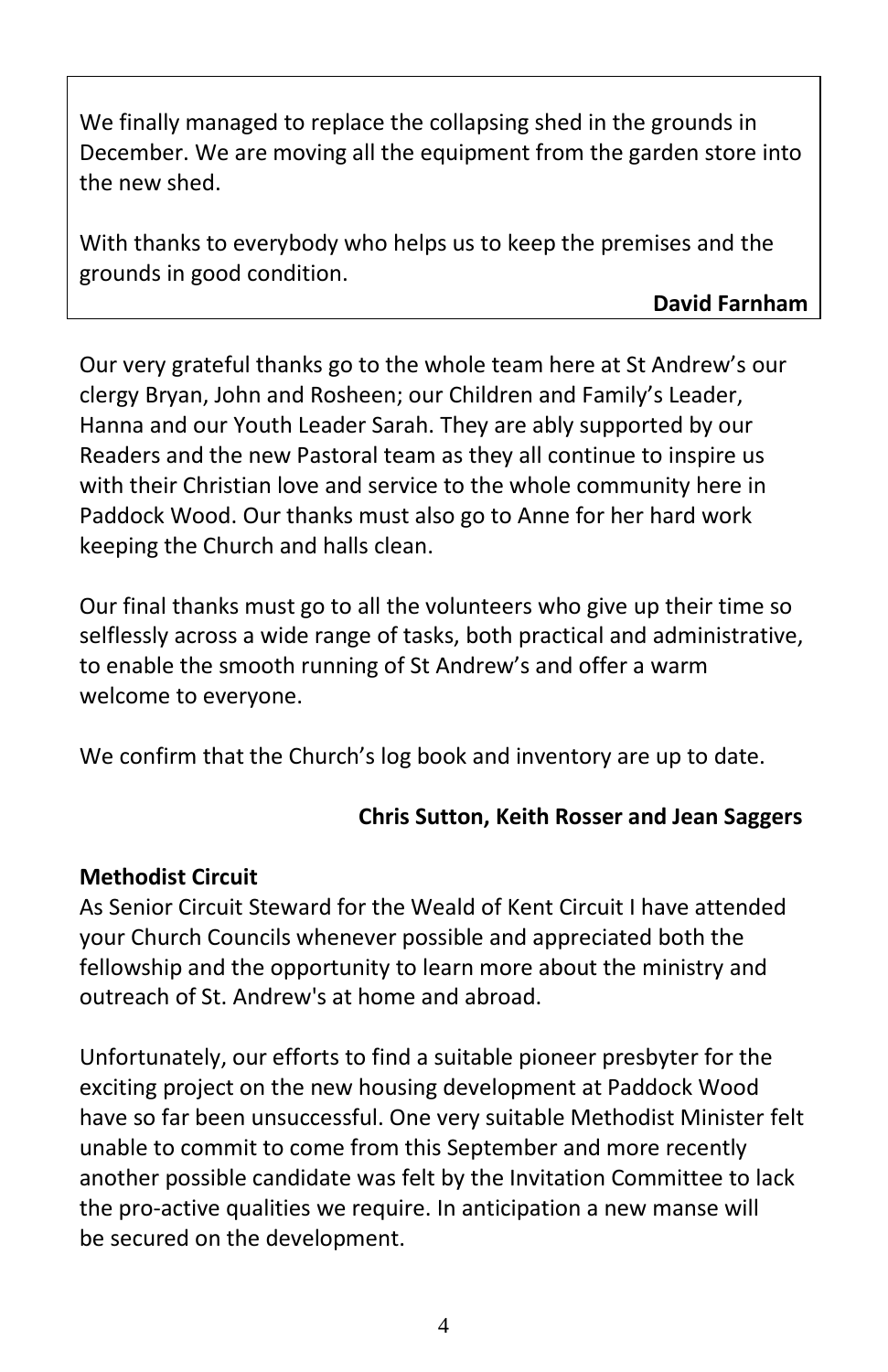The search continues, but on the positive side a proportion of Rev. Sharon Lovelock's full time hours have been earmarked for St. Andrew's when Rev. John Butt retires in the summer.

Elsewhere in the Circuit we regret the fact that two churches will be closing around Eastertime after many years of faithful Methodist work and witness at Southborough and at Offham.

When John Butt retires in the summer our part time presbyter at Sevenoaks, Rev. Gillian Le Boutillier Scott will be moving to a new appointment at Woking. In her place we look forward to welcoming Rev. Dermot Thornberry, who is currently ministering in the Brighton area. Our churches continue to serve their local communities and, like St. Andrew's, to support home and world mission. For example, the Sevenoaks Methodist Church has long supported the Deptford Mission while the congregation at Tonbridge has strong links with Christian work and witness in Uganda. The Hospices of Hope offices and teashop are located in Otford. This is one of several projects supported by the local Methodist church.

We greatly appreciate our links with the Anglican community here, not least the services led by Rev. Canon Bryan Knapp and your Readers on the quarterly Circuit Plan.

#### **Peter Swan**

## **Safeguarding**

St Andrew's remains committed to following the Church of England's safeguarding policy for children, young people and adults: Promoting a Safer Church 2016. This commitment is to everyone visiting the church and within the community and is based on the following Church of England commitments to:

•Promote a safer environment and culture

- •Safely recruit and support all those with any responsibility related to children and vulnerable adults within the Church
- •Respond promptly to every safeguarding concern or allegation
- •Care pastorally for victims/survivors of abuse and other affected persons
- •Care pastorally for those who are the subject of concerns or allegations of abuse and other affected persons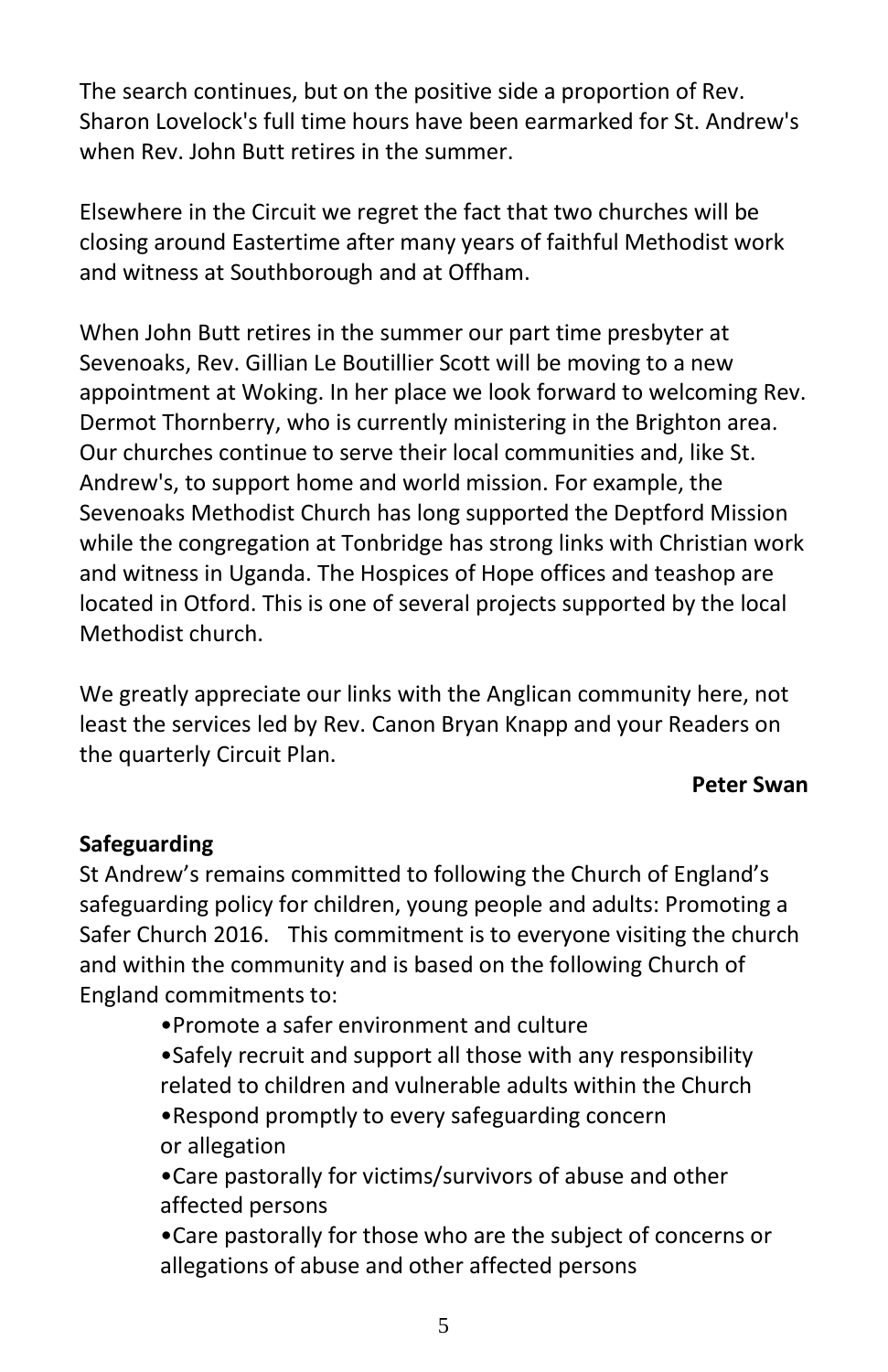•Respond to those that may pose a present risk to others

At St Andrew's Church we support the wider Church's philosophy that '*the care and protection of children, young people and adults involved in Church activities is the responsibility of everyone who participates in the life of the Church*'.

In order to achieve this, we use the Safer Recruitment Process for all new substantive and volunteer appointments within the Church and require all staff to undertake safeguarding training.

Safer Recruitment Process aims to ensure that staff appointed meet the requirements for working with vulnerable individuals, which involves an application form with self-declaration to work within our safeguarding guidance, receipt of two references and a DBS check where required.

The Basic Awareness Course, C0, was completed by all the trustees. In addition, it was shown to members of the congregation during three session in 2018. This course is also undertaken by all new members of staff and volunteers working with church groups aimed at children, young people and adults, providing a basic overview of safeguarding and the recognition of vulnerable individuals. We would like to capture additional members of the congregation over the next year with the offer of further C0 sessions.

Additional Safeguarding Training is provided for staff and volunteers depending on the level of responsibility. The Parish Safeguarding Officer (PSO) and Assistant (PSO) changed in the summer of 2018 when the Rev. Canon Rachael Knapp stood down. The Trustees would like to thank Rachael for her hard work in raising the profile of safeguarding in all areas of our Church. Rachael has been replaced by Carol Williams (PSO) and Felicity Lusted (Assistant PSO), who have both completed Safeguarding Leadership (C2) and Safer Recruitment (S1) training this month.

Information is provided on our website, on posters within the church halls and to staff and volunteers with contact details for the PSO. In the last three months four cases of vulnerable individuals have been discussed with Diocesan Safeguarding leads.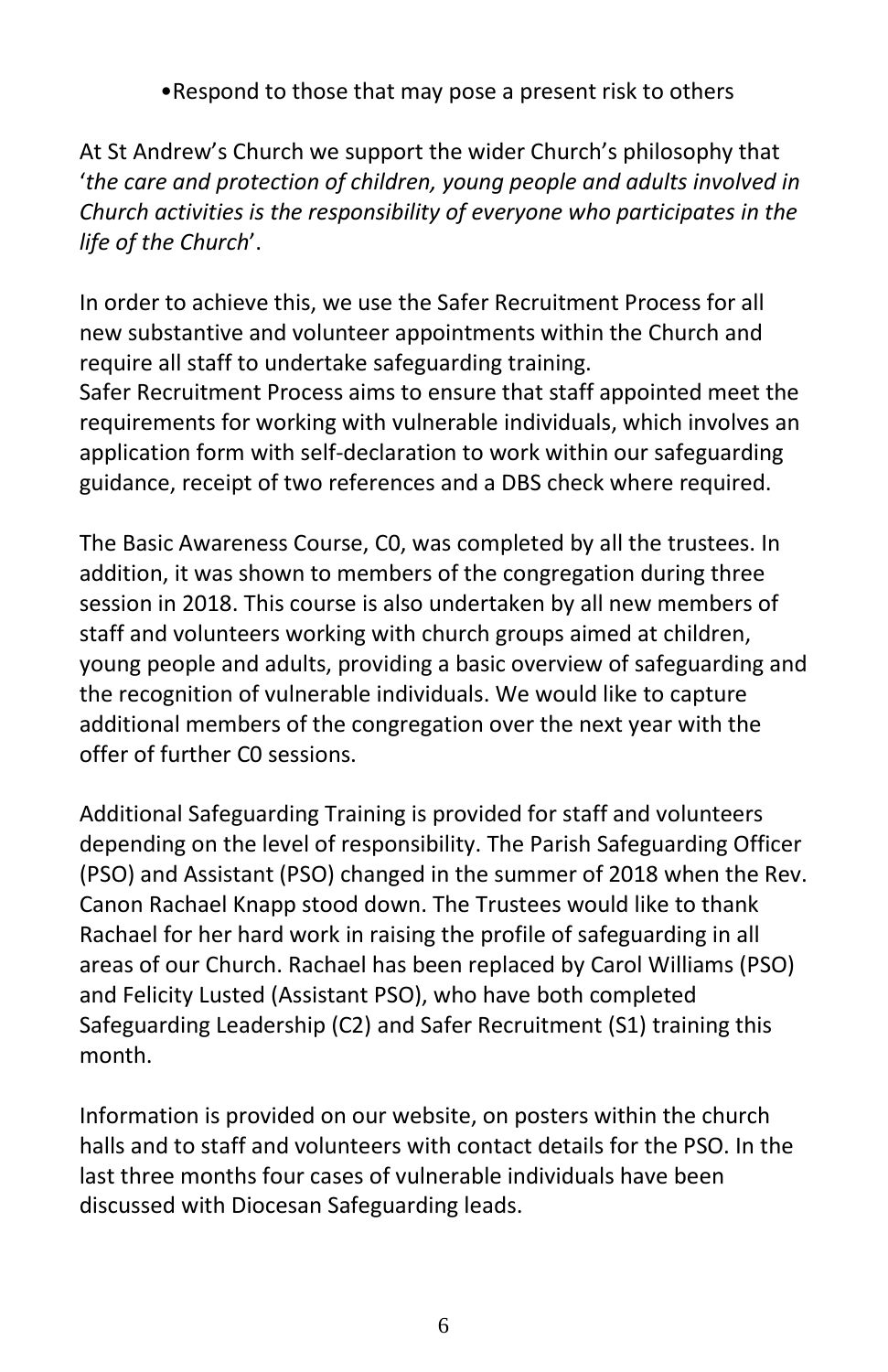In January 2019 the Church Committee discussed the Charity Commission guidance on reporting serious incidents which came into force at that time and noted the requirements.

Plan for 2019: The PSO is currently undertaking an audit of safer recruitment processes and training for all individuals involved in groups in the Church. This has started with the children and young people groups and will shortly move on to adult groups' activities. This audit will support the information required for the Rochester Diocese Parish Safeguarding Audit for 2018/19 due in May 2019. The House of Bishops recently published a Parish Safeguarding Handbook (https://www.chpublishing.co.uk/books/9780715111383/parish-safegua rding-handbook), which should soon be available through the Diocese of Rochester website. This will provide an overall summary of Church of England policy and guidance with links added to guidance as it is revised. We will be keeping a close eye on this over the forthcoming year to update local guidance as required.

#### **Carol Williams**

#### **Home Groups**

The Home Groups are a vital part of the fellowship at St Andrews. You will see that from the various reports below:

From Sue Smith - There are seven of in our group and we meet at Tom & Joan Chewter's house. We have studied the following: Isaiah 1-39, Prophet to the nations, James 1-5 Faith that works, Luke 15 The Prodigal son. We are now doing a study on Meeting Jesus. We are intending to join the Lent course as we also did last year. Apart from our regular meetings we try to meet during the year for social outings.

From Margaret Swaite- This year my home group have studied the following: Heaven, finding our true home, Psalms, prayers of the heart, The Sermon on the Mount, Peter, learning to be like Jesus. Additionally we are currently doing The Bible Course. We also did the Rochester Lent course. We support each other in prayer and by giving practical help when needed, of course! We have been out for lunches together and the majority of our group supported social events arranged by St Andrew's.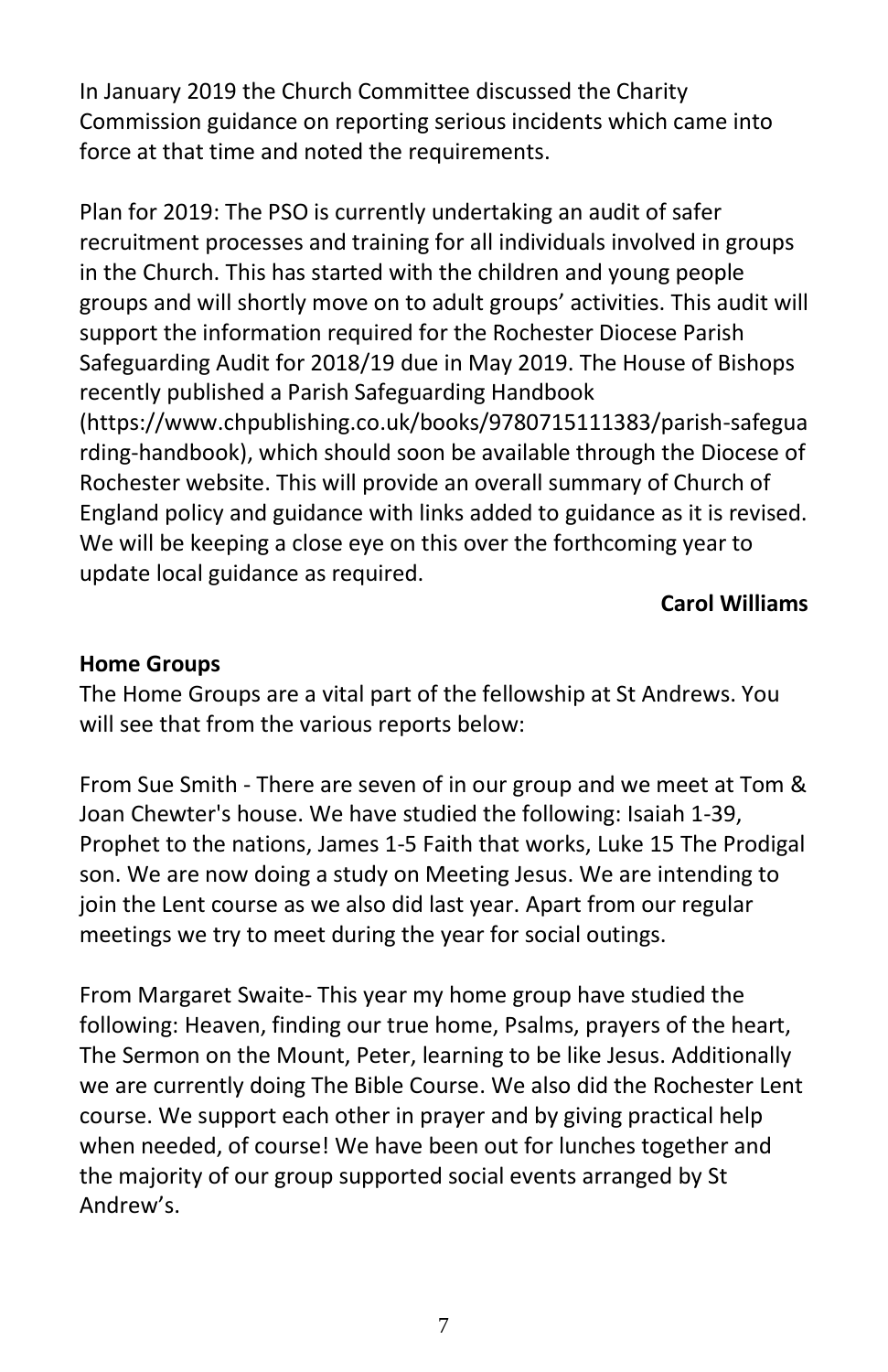From Alan Harvey - We have been doing a series of studies based on the Scripture Union series called Life Builder. We have discussed Christian Beliefs and the Life of David. More recently, we have been following the Bible Course produced by the Bible Society. We occasionally have a Social evening.

From Sylvia Lear - At my home group we have at the request of one member looked at Old Testament figures, Abraham, Moses, Joseph and David. We have also studied various characteristics, endurance, suffering, compassion etc. We have just begun looking at Jesus and prayer. The group had grown and now numbers nine which is as large as our house can cope.

From Brian Banks - We have studied forgiveness, justice, love, Sermon on the Mount, Elijah, The 12 days of Christmas and Revelation.

From Jean Jordan - In the last year we have looked at Songs from Scripture; Puzzling Questions (DVD and discussion on Exploring Life's deeper issues); The Bible Course (8 sessions and excellent); Reflections on Jewry and the Holocaust; visits to Aylesford Priory and Burrswood; and Peter, Learning to be like Jesus.

Those who attended the Alpha Course are now regularly meeting as a Group. The Bible Course, as well, as being used in some groups, has also been available on Thursday mornings with Bryan Knapp facilitating.

#### **John Butt**

#### **Communications Committee**

Committee members: Bryan Knapp, June Dean, David and Monica Laker, Steve Talmage, Jo Young. Communications remain vitally important in the life of our church, both in the sharing of what's going on, and of promoting of our faith. **Contact** continues to reach approx. 900 homes and its move to colour has been greatly appreciated. We also increasingly use our **website** [www.standrewspw.org.uk](http://www.standrewspw.org.uk/) and **Facebook** to promote activities to those using this technology. Our plan with the delivery of Church Suite in 2019 is that this will enable joined up communication, across the board and specific invitations to individuals.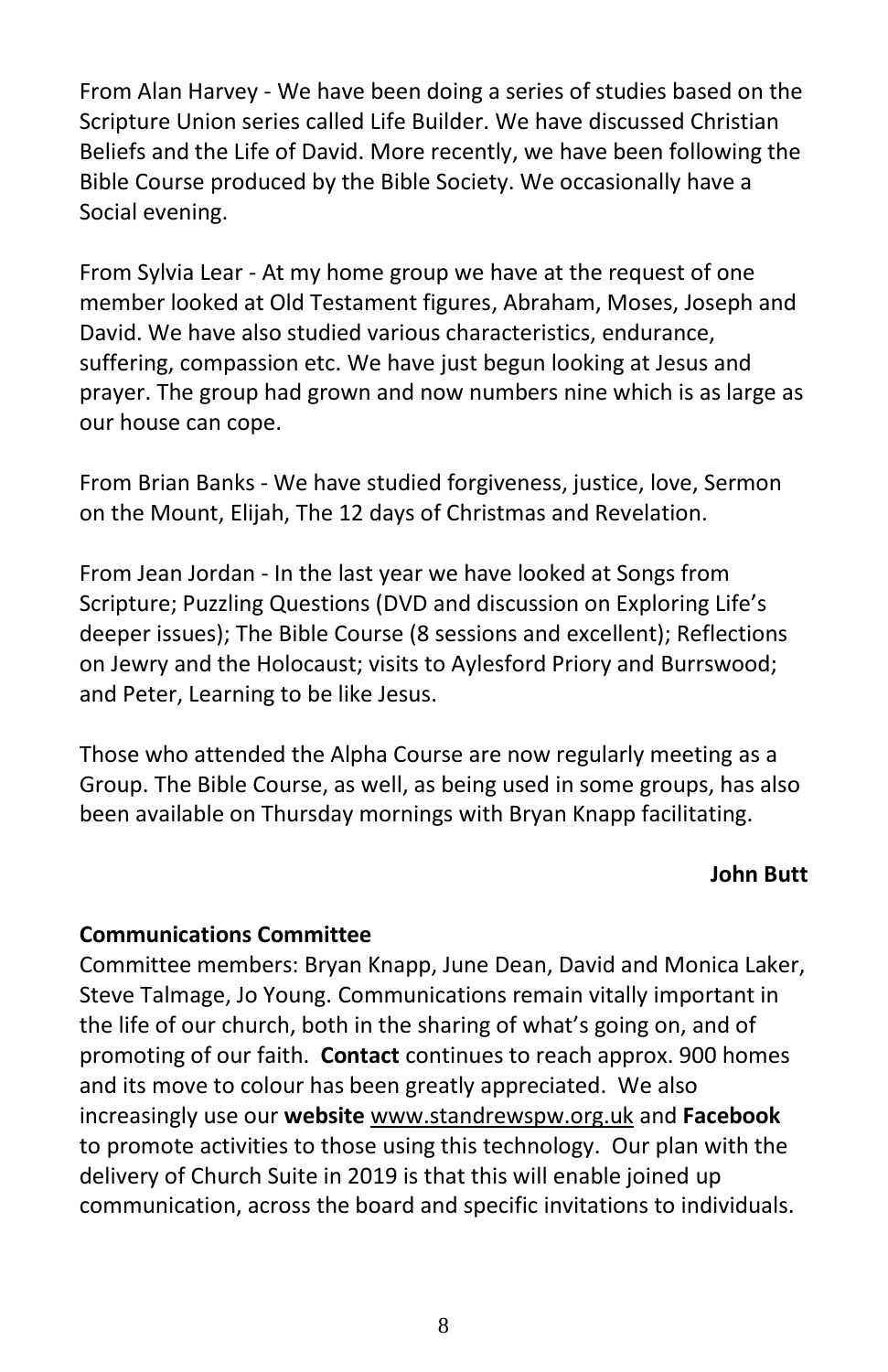Our Committee has seen two stand down this year. Marion Saunders who for over 10 years has edited and chased people for article in Contact and Caroline Steadman who supported our in-house publications and kept us a breast of what was coming up. We are indebted to both of them for the support and diligence in which they have contributed to the communication of who St Andrew's is, and what we do. As a committee we are always looking for people who are interested in this area, or could offer skills, or are willing to learn. Do get in touch, if that is you.

#### **Rev. Canon Bryan Knapp**

## **Deanery Synod**

The Deanery Synod have quarterly meetings and each one is hosted in a different parish in the Deanery. St Andrew's Rev. Canon Bryan Knapp is Rural Dean. This year the following meetings were held:

Thursday 22<sup>nd</sup> February - at the Upper Church of St Peter, Pembury Presentation and Adoption of Accounts for 2017. Election of new Deanery Hon Treasurer – Mr Mike Harvey of Hadlow was duly elected Parish Report, Pembury; good use of both churches over Christmas, Messy church being run in conjunction the Baptist church, midweek Communion service along with Coffee Shop which is an important part of St Peter's outreach into the wider community. Members of the church joining St Andrew's Paddock wood when they visit Kondoa in October in order to visit their link parish of Maziwa. Deanery Mission Plan was presented by Revd Canon Bryan Knapp.

Thursday 24<sup>th</sup> May - at St Mary the Virgin, Nettlestead. Making a Difference Working with Our Local Schools – Miss Cherie Sargent who represents our Deanery on the Diocesan Board of Education introduced various speakers for their comments and input on the subject. They include for Bryan Knapp, Jeff Blyth, John Constani, Hanna Rosser, Campbell Paget, Sue Morrell and Hilary who spoke about assemblies, faith schools school governors, children and family work, Christian clubs and the project of 'Open the Book'. Diocesan Synod - members encouraged to stand. The Area Dean announced his sabbatical – 1<sup>st</sup> August until 18<sup>th</sup> November

Thursday 20<sup>th</sup> September - at St Luke's, Matfield. Ven. Andrew Wooding-Jones introduced as new Archdeacon of Rochester – gave a brief biography and then introduced his topic of Discipleship. Questions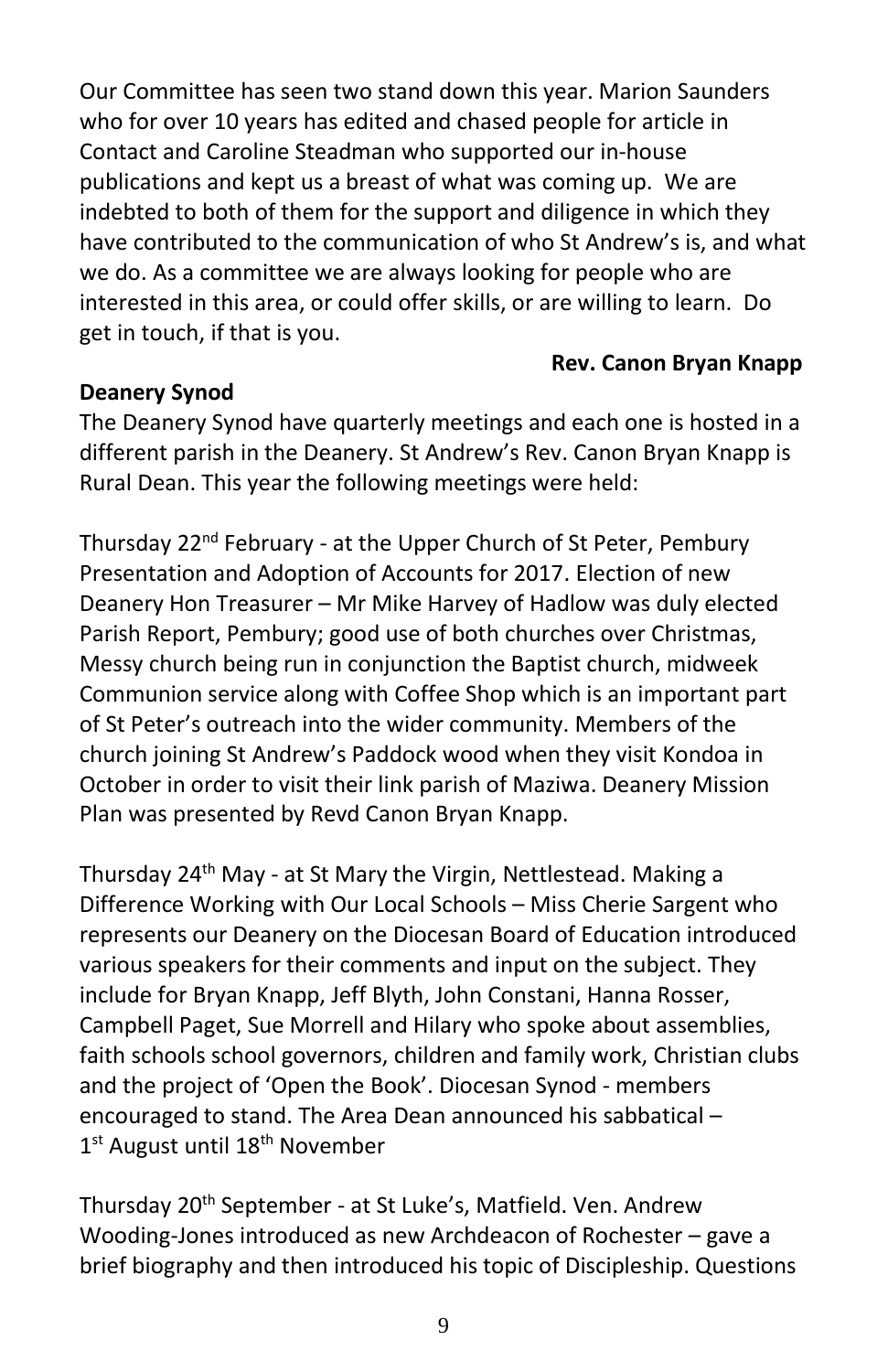for consideration were: What makes a disciple?, What characterises a disciple?, What makes a disciple more confident? and How confident disciples might be formed and flourish? The Ven. Andrew was thanked warmly and he asked for the synod to pray for him in his new ministry. Philip French and Kelly Parsons were proposed, seconded and duly elected to represent the deanery synod at the diocesan synod.

Thursday 22nd November - at St Andrew's, Paddock Wood. Jennifer Ross, Diocesan Communications spoke of new initiatives in communication within the diocese. This tied in with the vision Called Together along with a new quarterly magazine, TOGETHER. Caroline Clark, diocesan officer for community engagement spoke on the idea that incarnational community engagement is about 'getting Jesus out there'. We were reminded of the need for parishes to be thinking about an active vision for growth.

## **Linda Hobbs, Jo Young and Jim Priestley**

#### **The Fair Trade Shop**

God has once again blessed the work of the Shop this year. We made a surplus of £4,031.94 enabling the Shop to make grants of £531.94 to Shelter Box and £3,500 to eight further charities. We have been able to give grants to Practical Action, ROPE and TFSR, charities which are fighting poverty around the world through practical and sustainable action. MAF a charity that spreads the Gospel and provides medical care, building materials, schools and teachers to remote communities. HART whose international advocacy work has a fundamental role to play in bringing the evidence of oppression and human rights violations to the light of the international community. Nearer to home we are supporting Kenward Trust, Crossways and the Bridge Trust.

The annual Christmas event held in November was a success with several local choirs helping to give it a really special atmosphere. This year we invited some of the local artists who had been our Guest Artists to hold a stall in the Wallis Room. A tremendous total of £2697.44 was taken (including £531.94 in the cafe which was ring-fenced and given to Shelter Box).

We have had the opportunity to sell in the community this year, again helping to raise awareness of our Shop, including Matfield flower club evening, Paddock Wood Christmas lights up, Mascalls School SOR and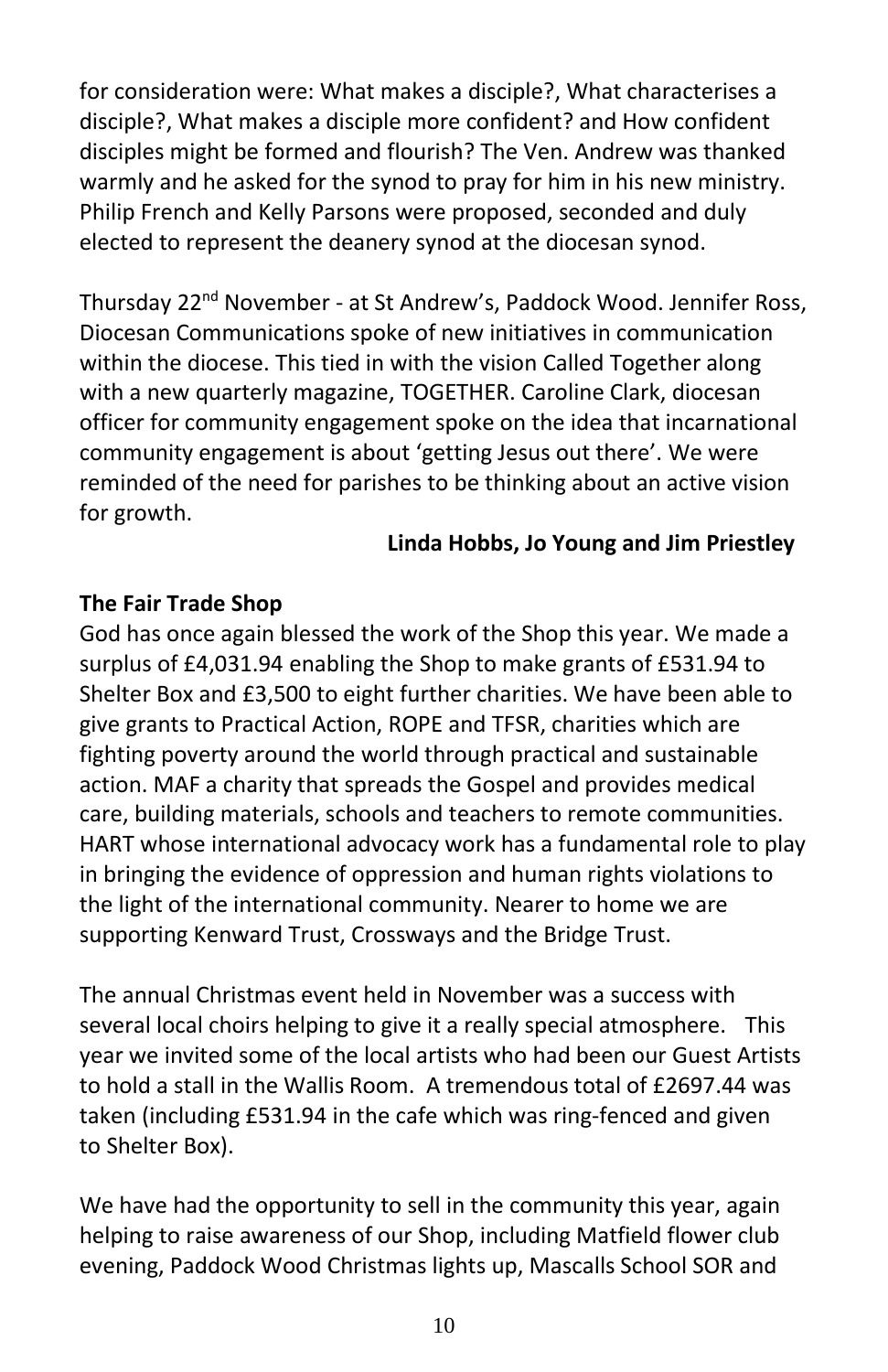Bennett School. We gave a successful talk on Fair Trade at St Paul's Church in Rainham and have been asked back for two further sales.

Staffing as always is a challenge, with illness and staff moving away. However, God continues to provide replacements for us with two new volunteers this year and for this we are thank and praise Him. Jackie Fichtmuller joined the committee to take on the role of staffing manager and Barbara Farnham also joined the committee. At the time of writing this there are 32 volunteers (plus the 9 committee members) with 9 people on the emergency list.

I should like to thank the Staff whose loyal, regular commitment enables customers to receive a warm welcome and efficient service. I would particularly like to thank June Dean who will be passing the mantel of Food Manager over to Charlotte Sisson at the end of February. June was in the role for over 20 years and will continue to support the shop with her experience and innovative ideas. I should also like to thank the Committee, Church Council and the clergy for their support this year.

Tradecraft went through a rough year this year. In October they announced that they would have to cease trading but at the last minute an acceptable business plan was put forward by a small group of staff which will hopefully enable the company to continue. It will be a smaller enterprise with more focus on food products. We will be supporting them as much as possible.

The Fair Trade Shop will continue its policy of sourcing its goods from suppliers who are committed to the principles of fair trading and who guarantee to provide a fair and decent return to the primary producers in the developing countries concerned.

Looking forward we have many exciting plans for the upcoming year with the launch of our website, a Spring Craft Fair and more. Current members of The Fair Trade Shop Committee: Katharine Garland (chair), June Dean, Doreen Dixon, Jan Dyer, Jean Jordan, Jean Saggers, Carl Warren, Jackie Fichtmuller, Barbara Farnham.

#### **Katharine Garland**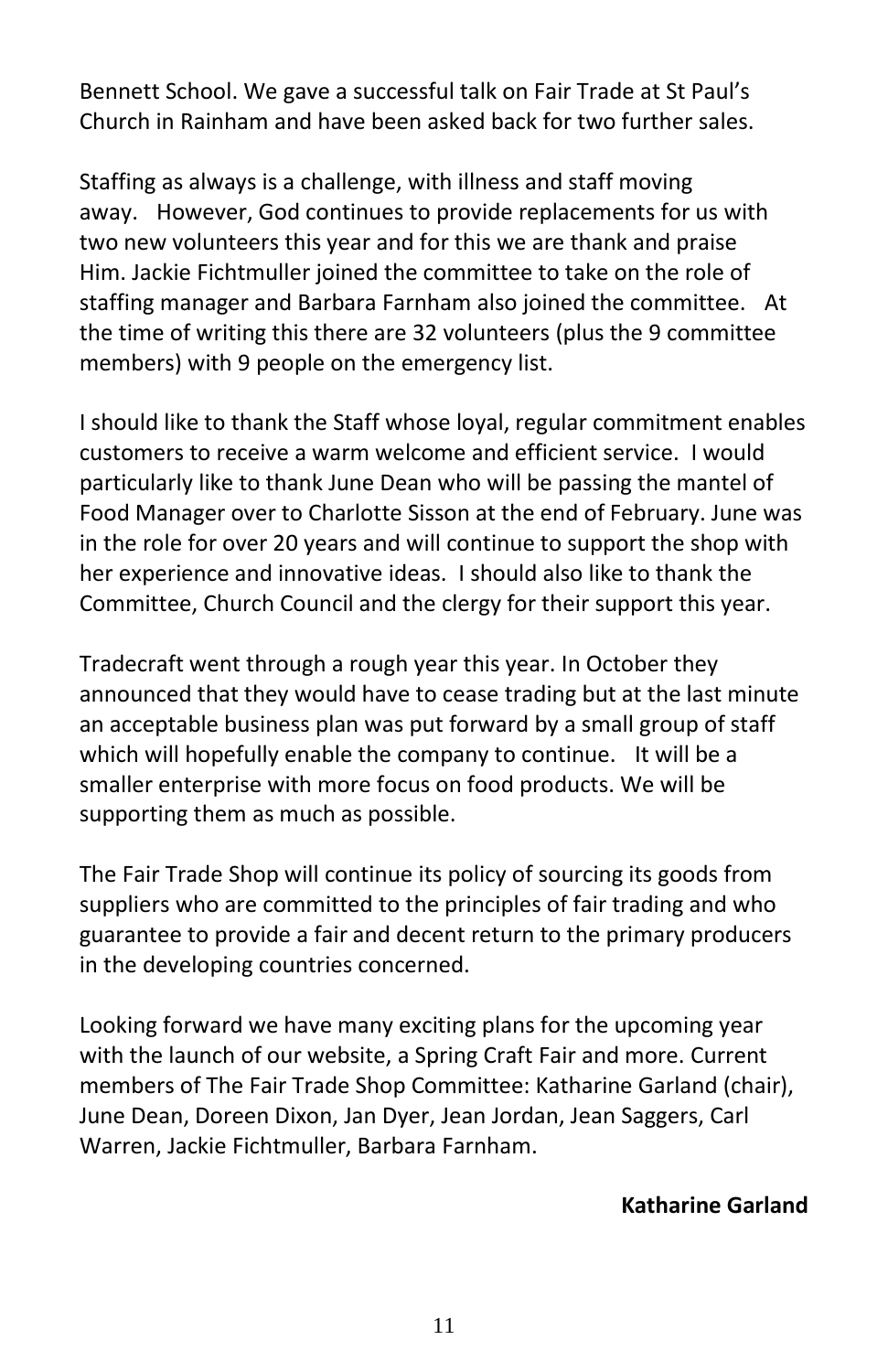## **Mission Partners' Support Team**

**Making Lent Count 2018** raised £2842.16 for Toilet Twinning. This has been the most since we began our appeal through the period of Lent.

**St Andrew's Day 2018** – The seven members of the team who visited Bereko in October presented an inspiring account of their time highlighting the progress and outreach of St Andrew's Bereko. The local school had developed a special needs department thanks to the input of the team and particular members of the staff and there was a general sense of thanksgiving for all that God was doing in that area of Kondoa. The morning was completed with an African style meal that was very well attended.

**Visiting speakers** – Our mission partner Andrew Parfitt came in September; Stephen Ramshaw (Church Army) in June; Lisa Jones (Scripture Union) and Sharon Westby (Medaille Trust) in September and Kirsten Stevenson (Bible Society) in November.

**Mission Opportunity Fund** – We were able to give grants to Street Pastors Tunbridge Wells; The Bible Society; Mission Direct (Brazil); Sarah Woodcock visit to Bereko; and Street Child working in Kampala, Uganda.

**Our Mission Partners – Church Army** – Tim and Kathy Hyde and Ruth Hills working in two areas of Southampton. Ruth & Kathy are both in their last year of training. Tim has taken on an existing youth club that was threatened with closure. There had been a good Youth Camp and the pop-up community events have been a success. There is no base for the work in the Veracity area of Southampton. This is an ongoing urgent prayer and the team have presented plans for approval by the Council for the use of a pavilion in Veracity**. Bereko** – a team of seven went from St Andrew's in October 2018. The toilets for St Andrew's Bereko have been completed; a special needs department for the school has been built; Pastor Suki has been holding open-air healing meetings and visiting homes in Bereko. Prayer is asked for this faith venture**. Church Missionary Society** – Andrew and Faye Parfitt – Andrew's work with asylum seekers and refugees continues in Glasgow. Tuesday night Bible study is a highlight of the week. Andrew's ESOL classes now include Chinese students, victims of trafficking. Faye is now in her final year of midwifery training and Andrew has applied for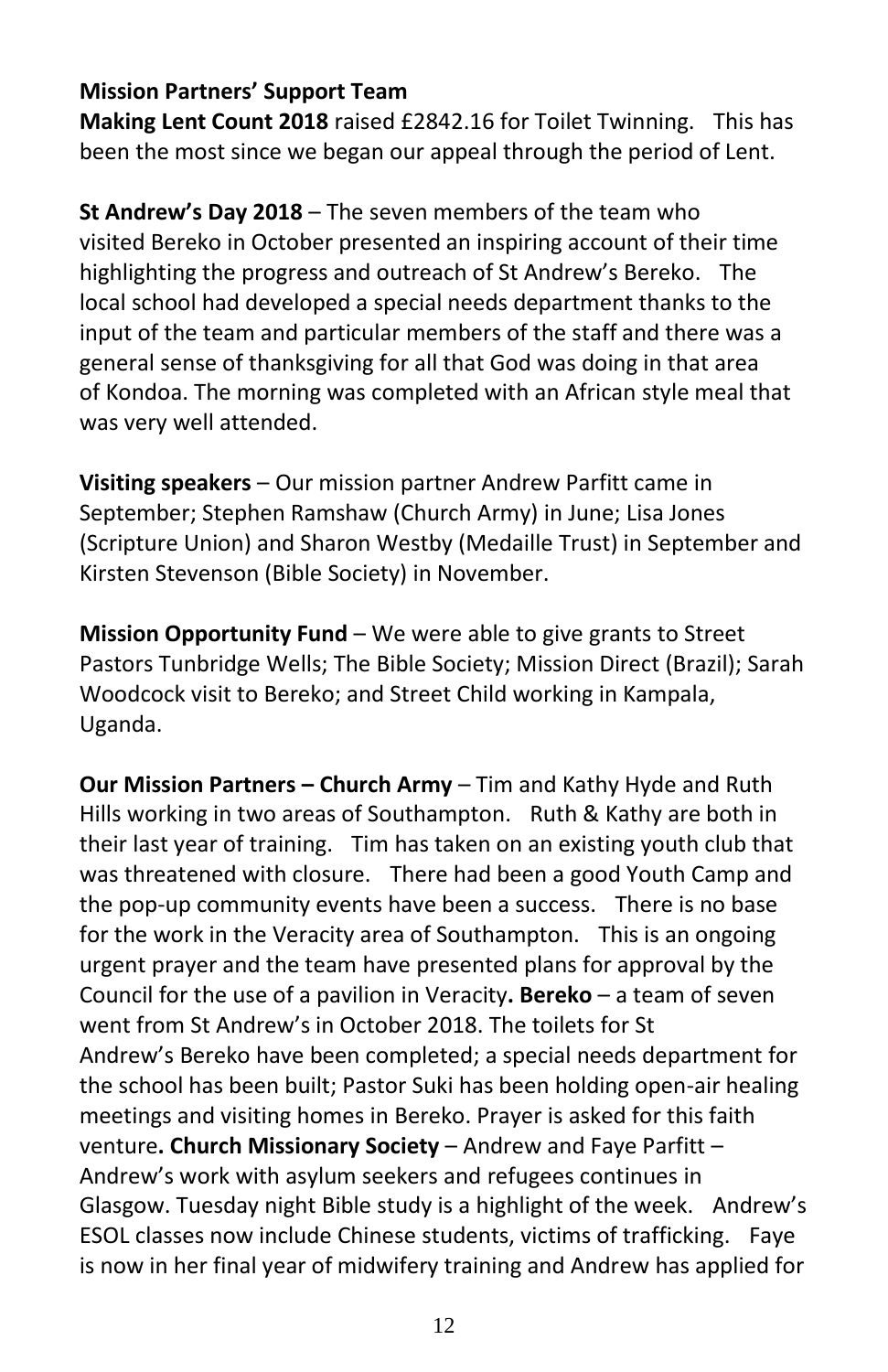ordination. **Christians Abroad** – Al and Rachel Sutton – their vision to see healing of traumatised young people from the refugee camps in the Middle East and peace and reconciliation amongst those of different faiths in this conflict-ridden area. Activity camps have been developed and leaders from a church in Jordan have been trained to do their own preparation courses. Prayer is asked for funding for further refugee respite camps; and development of links with settled refugees in Glasgow. **Scripture Union** - Tamas Daxner is the newly appointed National Director of SU Hungary. The summer camps went well and one Hungarian youth leader helped at St Andrew's Holiday Club. The publishing projects continue but extra finance is needed. Tamas will be coming to St Andrew's Day 2019.

**Mission Secretaries** – Our Mission Support Team have a vital need that only you can fulfil – has the Lord been challenging you to give more support to our Mission partners, apart from finance and prayer? We urgently need two more Mission secretaries – one for Christians Abroad and one for either SU or CMS. Please approach one of our Team if you feel you'd like to do more for mission. Our mission secretaries would like to thank all those who support and pray for our Mission Partners and would encourage anyone who wishes to become more involved to come to our prayer meeting once a month. Without prayer how would Jesus' commission to go into all the world and share the Good News ever be accomplished?

#### **Jean Jordan**

#### **Bereko**

We continued to build our relationship with the Anglican Church family in Bereko, Northern Tanzania. Our link with Bereko is about forming and nurturing a long-term relationship. It provides great encouragement to us and to them and we thank God for the way he blesses this friendship. Our parish link with Bereko is a part of the Companionship link between the Dioceses of Rochester (UK) and Kondoa (Tanzania). Bereko parish includes the churches in Bereko and Kikilo and our relationship with both continues to flourish.

Over recent years, our church link has developed into a wider community link which includes the Paddock Wood and Bereko Primary Schools, Secondary Schools and Town Councils. This wider involvement is coordinated by the formally constituted Bereko Community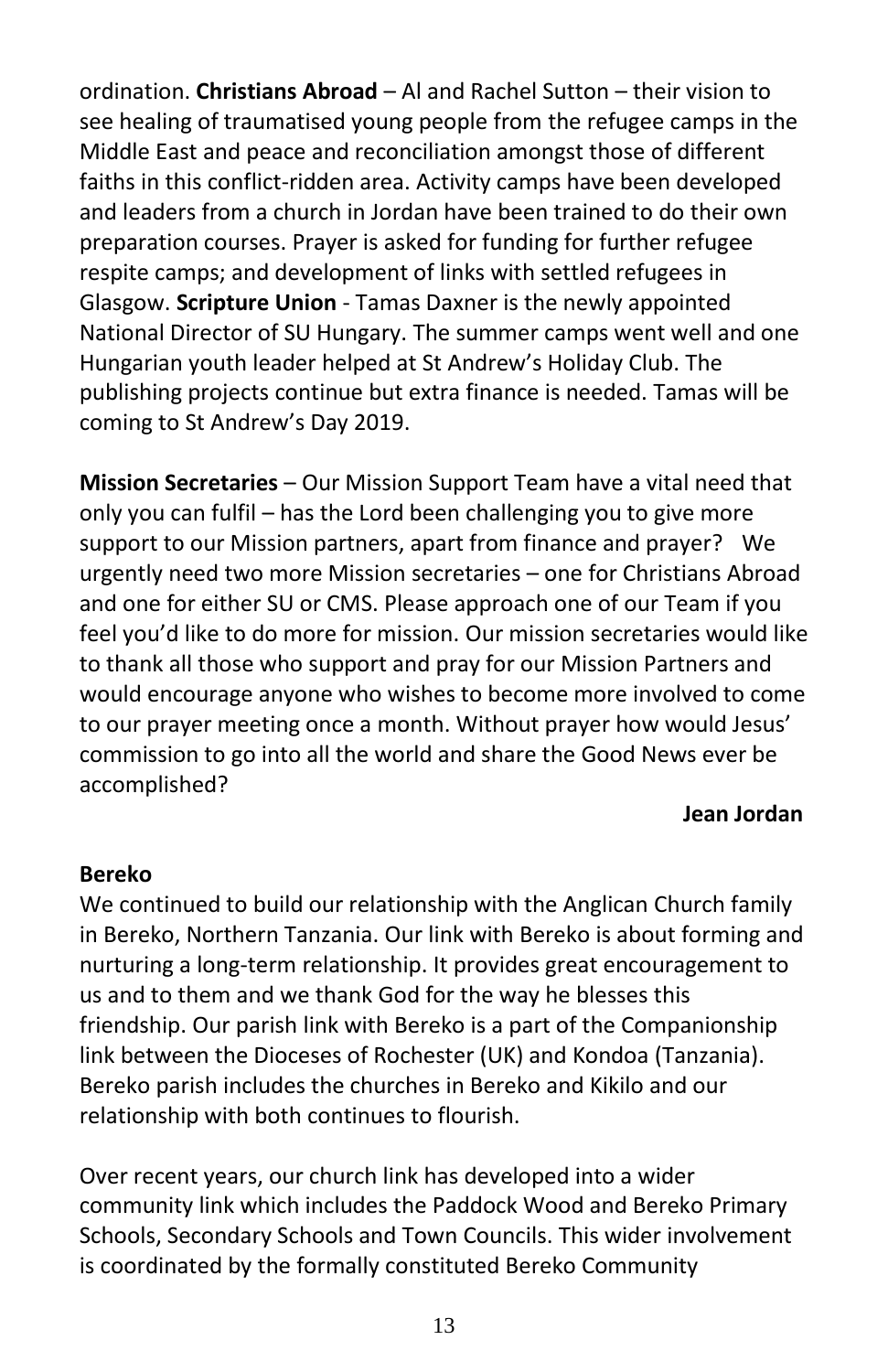Partnership (BCP). This year, in recognition of the work Sue Chalkley has put into the project at both Diocesan level (Chair of the Diocesan partnership), and at parish level, the Bishop of Kondoa conferred on her the honorary title of Canon of Kondoa Cathedral.

We usually visit Bereko every two years and, in October 2018, seven church members visited Bereko and the Kondoa Diocese. The visit was, as usual, led by a member of the clergy (our Curate this time) and was successful in reinforcing existing relationships and establishing new friendships. Feedback was provided to the church family at the St Andrew's Day service on 2 December 2018. In between our visits, we maintain good communications with a variety of people in Bereko, mainly using WhatsApp.

During 2018 the BCP continued work to raise awareness and raise funds. Activities included a soup lunch in February, sharing a 'sponge station' at the Paddock Wood Half Marathon in April and providing a Bereko section, with the theme of sanitation, within the church's stand at the Paddock Wood carnival in July. School books, school uniforms and other goods were also sent to Bereko in a shipping container (Operation Tanzania) for the final time. Operation Tanzania has now ceased after 50 successful years.

7,000 palm crosses made in Kikilo were purchased during our visit and these will be sold on to other churches to assist with the cost of building a clergy house there.

During 2018, £6,792 was spent from the Bereko Fund. This sum supported our Link by funding the Bereko pastor's salary and expenses; the parish's share to Kondoa Diocese; a contribution to the Diocesan Finance Officer's motorbike; a contribution to the cost of building a clergy house in Kikilo; purchasing medicines and medical supplies; purchasing eleven beehives and contributing to the cost of toilets in the new primary school and beds for the new dormitory in the secondary school. The Bereko Fund also covered the air fare and other travel expenses for the Curate on the 2018 visit.

**Sue Chalkley**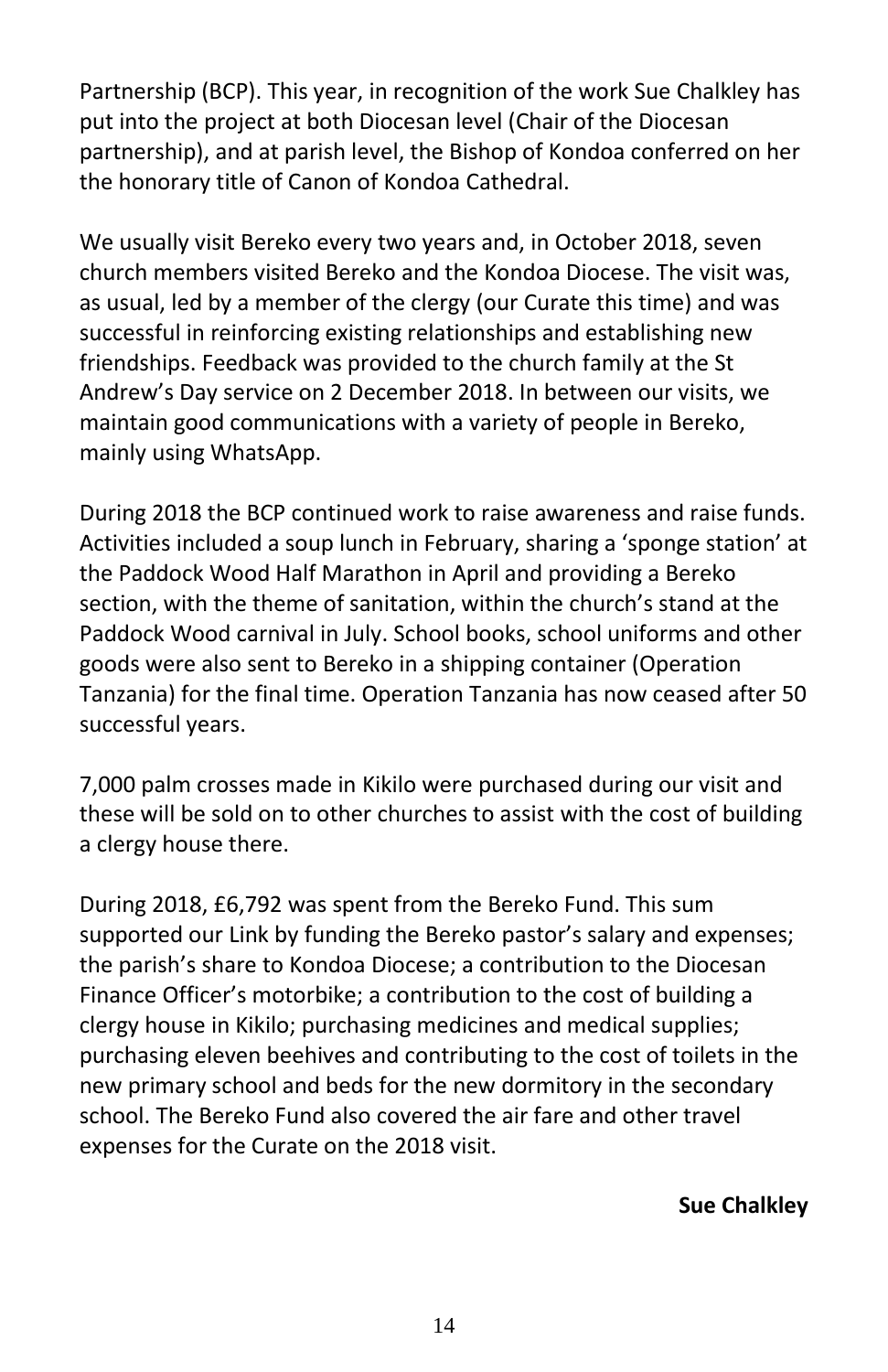## **Pastoral Committee**

A team meets to share concerns and needs in the community but pastoral care is the responsibility of us all as we live and work alongside each other in the community of Paddock Wood. Many people are involved in this and it is not possible to know all the people who contribute so much in so many areas of our lives.

Prayer visiting takes place monthly when members put a leaflet through doors in a selected street. This is done at the beginning of the  $4<sup>th</sup>$  week each month, and then later that week two people visit each house and ask for prayer requests. These prayers are then said during the Sunday morning service.

We have a prayer station in the church where there are resources to assist and support our prayers, people visit during the week when they can light a candle and leave prayer requests. We also have a prayer chain which is valued and used to share anxieties, concerns and thankfulness for both personal and also wider issues.

## **Bereavement**

Our aim is to provide support at all stages of bereavement for however long that is needed. Initially clergy and readers conduct funerals and cremation services and give support by visiting families and taking the service.

Members of the congregation aim to visit local families again about a month after the service to give information about resources, support and activities at St Andrews and in the community. Or if they do not live locally we send helpful resources by post.

We have a memorial service in the spring to which everyone is welcome which gives us all an opportunity to remember our loves ones. We send invitations to all the families who have been bereaved in the last three years. In December we shared a service with the hospice when we were invited to put stars on a Christmas tree in memory of those who have died.

**Open House** – meets every Friday morning, except Bank Holidays and through August when the team take a well-earned break! Although we talk about 'members' there is no restriction on who can come – all are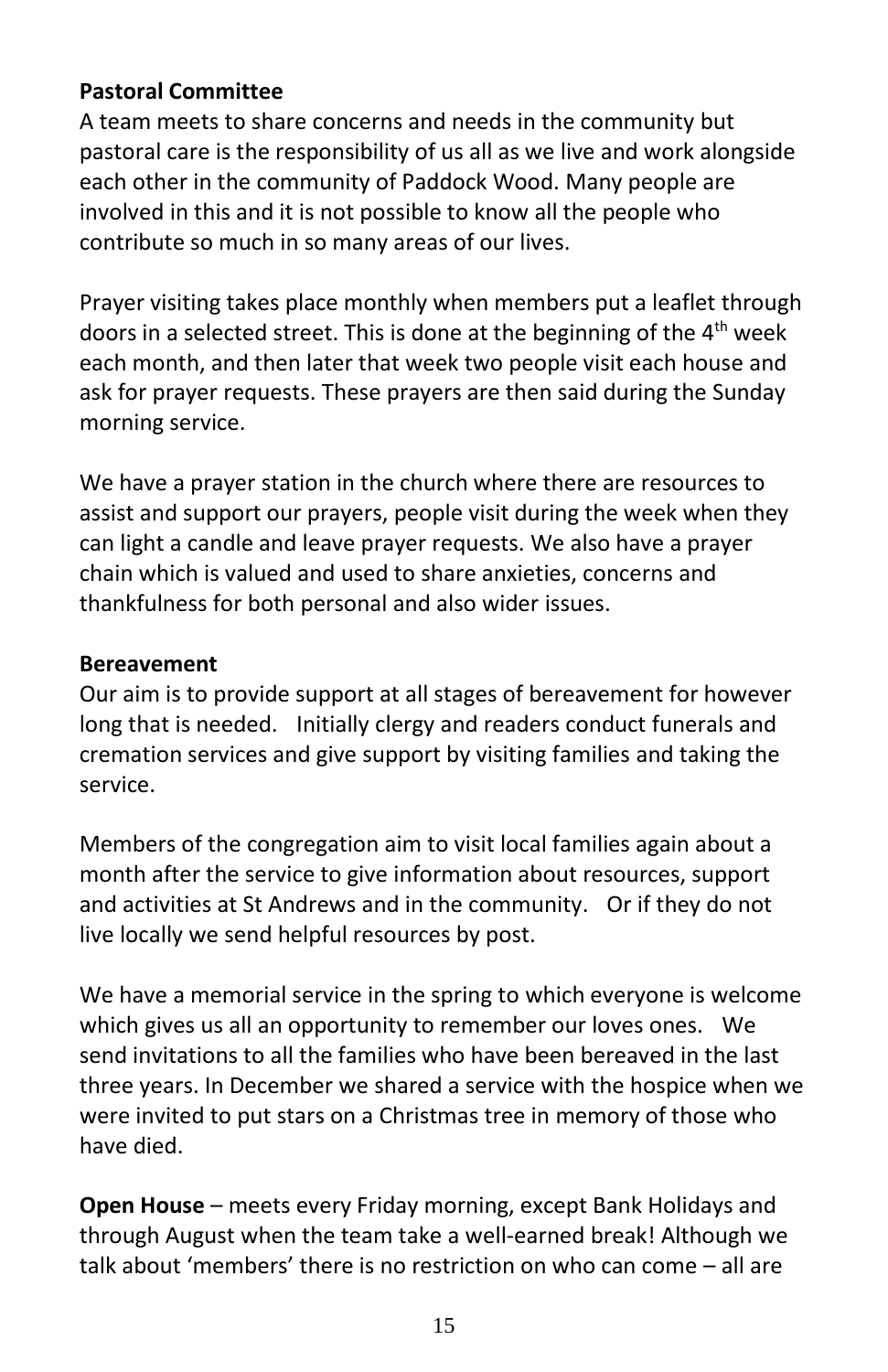welcome. The group has seen growth over the last year with over 30 members regularly attending and benefitting from the company of others and the talks and activities on offer. Monthly chapel times, a moment to stop and reflect and to connect with the spiritual life of the group has continued and seems greatly appreciated. During the early part of 2018 the group saw a change in the upfront leadership from Annette to Ron Taylor and Linda Hobbs due to Annette and Chris' move to Lincolnshire. Open House is run by a team of about 12 volunteers who provide transport or help serve refreshments as well as set the meeting area. I would like to take this opportunity to thank the team for their help week by week.

We have done **Christmas meal** on Christmas Day for 3 years now for those who we know are on their own. We cater for between 16 and 20 people and it would be lovely if there were a few more. It seems quite a successful day with entertainment, music and magic, and everyone goes home happy with a small gift and mince pies.

**Friends Together** - Our thanks to Neil Scantelbury who, due to ill health, has had to step down from running the group and a special thank you to Gary Chalkley who cooks a wonderful lunch for around 15 to 20 members every month. In 2018 we started to host a monthly coffee morning but due to lack of support it is being relaunched in 2019 but at a different location; Barsley's Coffee Shop.

## **Jacky Taylor, Linda Hobbs, Gloria Crouch and Jean Saggers**

## **Chaplaincy**

Brian remains the only chaplain, providing outreach from St Andrew's, looking after both Police and Ambulance. Tonbridge Police Station and its outpost at Kings Hill. The ongoing changes in policing mean that faces change at every visit. Although a rapport has been established with some of the more permanent staff. Attendance at Senior Management meetings, culture boards and chaplaincy reviews keeps us busy. A monthly visit to SECAMB's make ready center at Eldon Way where the permanent staff are welcoming. It is proposed to visit ambulance crews at Pembury Hospital. With a damaged ankle walking to Eldon Way has disrupted things. The Kent Workplace mission has provided some welcome quiet days.

**Brian Banks**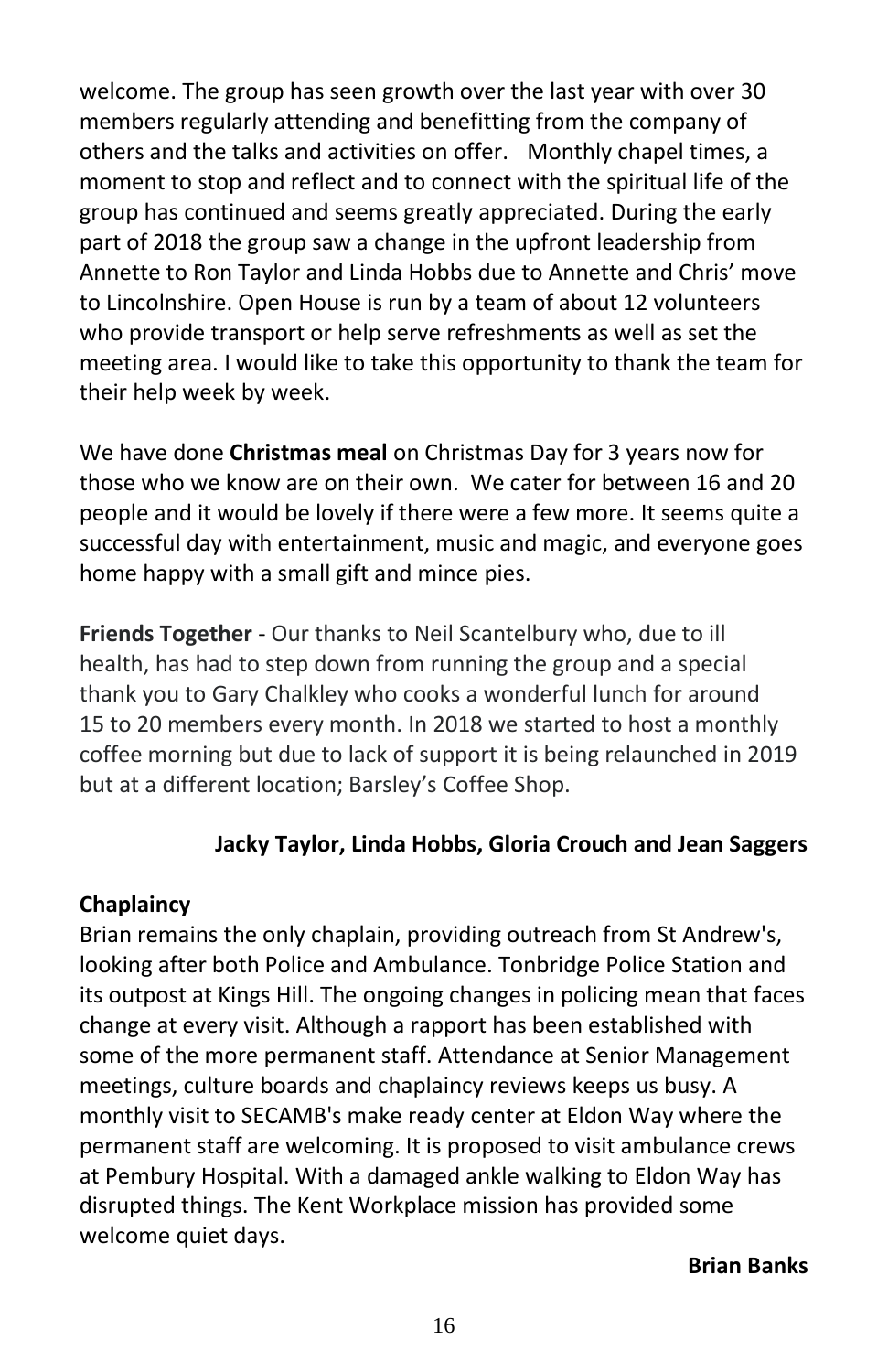## **Community Outreach**

This committee amalgamates the purposes of the previous Evangelist and Social Committees. Three areas of Community Outreach have emerged. It was agreed that the best approach is to plan initially to do a few things well and to look at both short term ideas and longer term thinking, praying and planning.

**Inward Growth:** The aim of this strand is to nurture the church family and develop church family relationships: Church family meals, Home Groups and Education

**Outward Facing:** In the light of the planned new developments, 900 dwellings, we need to launch an initiative to welcome current new residents – this will enable us to practise in a small way what we might do on a larger scale when the time comes.

**Presence Ministry:** reaching out to our community. Many church members are already involved in local community projects e.g. community foodbank and are involved in local groups and activities e.g. U3A. Everyone has a role to play in reaching out to such groups. We take part in community events: Carnival and Light's Up but there is more we could do especially in conjunction with the other churches in Paddock Wood.

## **Community Hub - Possible events for 2019:**

- Carol singing around the Christmas tree on the Saturday before Christmas
- Walk of witness Good Friday plus Hot Cross buns etc.
- Paddock Wood ½ Marathon offering something for families who come to watch and wait
- Carnival
- Light's Up separate stand for Church
- Fair Trade considering  $2^{nd}$  fair in addition to their usual November fair
- Programme of meals and related activities

**Contact Magazine** We felt that we need to share our ideas with the wider church.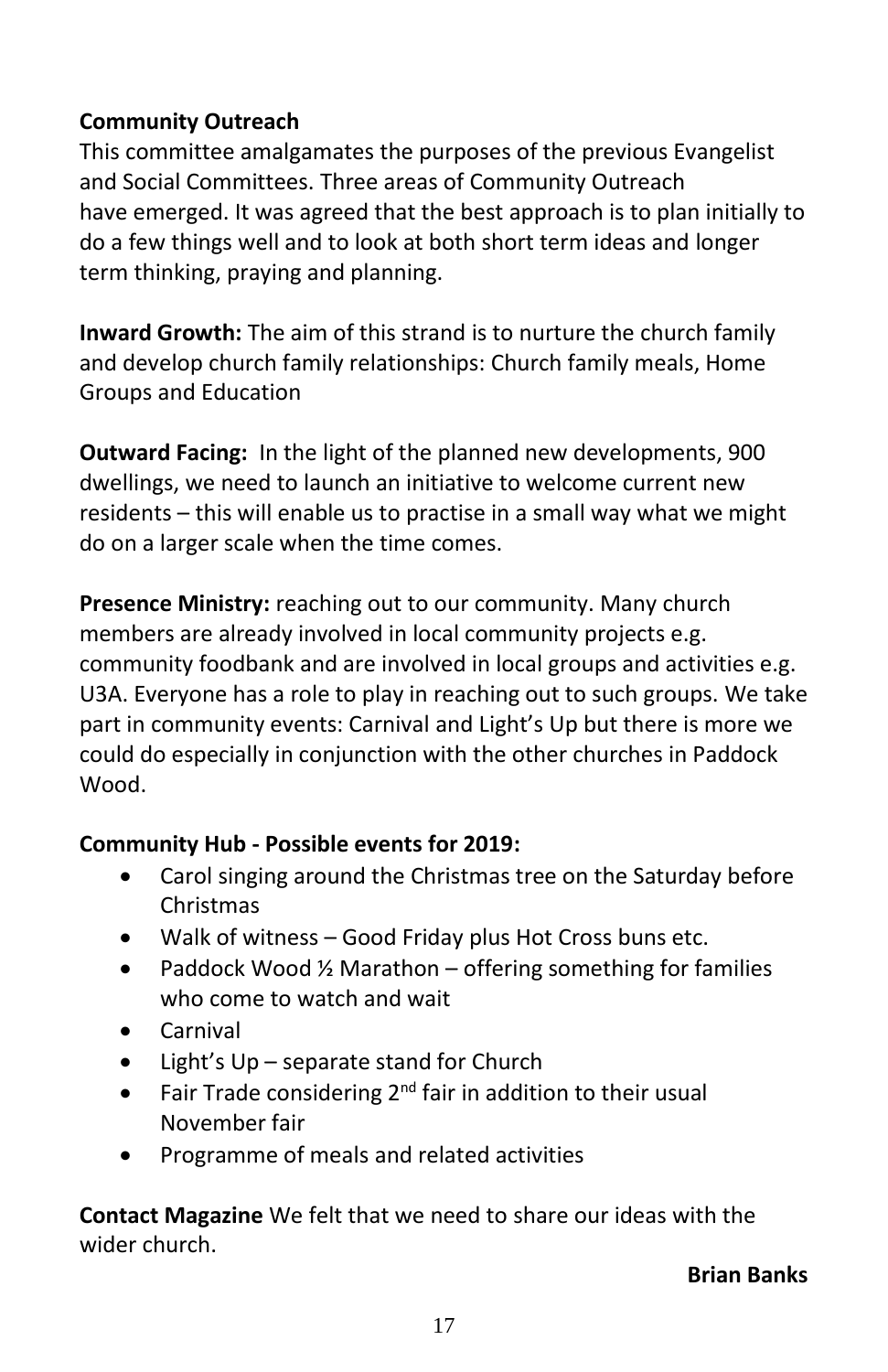## **Choir**

The Choir has 18 members including Tony Starr and Victor Jordan. It contributes music for the Sunday services and for special occasions. The choir delivers a wide range of musical styles which this year included Mozart's Laudate Dominium, two stylish arrangements of popular hymns Amazing Grace and Abide with Me by Tony Starr. In September the Choir performed 4 items for the Voices for the Hospice Concert at our church. Whatever the style of the music or its complexity of the harmonies, the choir members bring dedicated commitment to their singing, enthusiasm and musicality to enrich the musical life of our church. In May 2018 Victor announced his retirement after eleven years as choir director. The last Sunday with Victor leading was Dec 23. This was been extended until April 7th 2019 as a replacement organist/choir director had not been found in 2018.

#### **Victor Jordan**

#### **Music Group**

The music group has had a busy year, continuing to play every second and fourth Sunday. After the news that Tony Starr was stepping down due to health issues, we were very fortunate to gain both Hanna Rosser as pianist and Keith Rosser on the drums. Luke Elliott our former drummer has now moved to Tunbridge Wells but is still available to support us if Keith is unable to play.

Our members are Hanna Rosser (piano), Keith Rosser (drums), Stephen Pagany (keyboard), David Laker (bass), Anita Fleming, Fiona Ginsbury and Sarah Elliott (vocals). We have had regular fortnightly practices on a Saturday morning, although this has proved difficult on the Saturdays of Who let the dad's out due to both Hanna and Keith's commitment to that group. However, we have been committed to meeting earlier on Sunday to run through the songs before the service.

Our vision for the future is to commit to learning more new songs in order to give the congregation access to more modern worship music. We would also really value the addition of a guitarist to the group giving more flexibility to the other musicians.

#### **Sarah Elliott**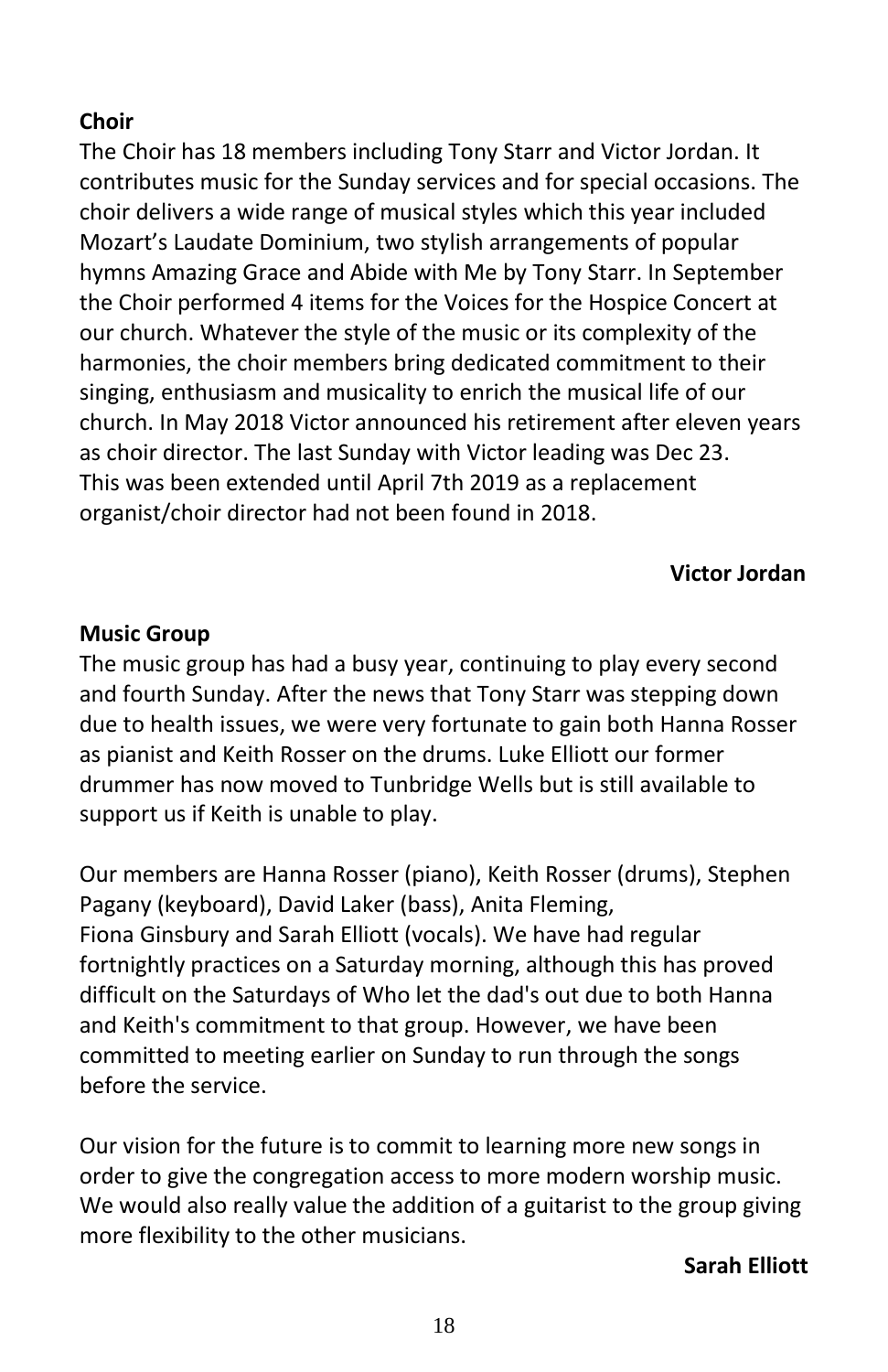## **St Andrew's Coffee Shop**

I am pleased to report that the Coffee Shop continues to do well, but could do with a few more customers on Wednesdays. It's a warm and welcoming place to meet up with your friends or just to come and have a drink and chat to the volunteers who are looking after the shop for that morning. They are always willing to chat and make you welcome. We think that we should do a bit more in the way of advertising ourselves within Paddock Wood and would value any insights you may have in this area.

Our experiment with Cream Teas in August last year had mixed results – excellent scones and jam and cream, but on some of the afternoons not many customers. We have decided not to do it again in 2019.

30 people are involved in the Coffee Shop and they faithfully turn up each month to either serve or make cakes. Let's thank God for each of them and their ministry of providing hospitality and a listening ear to the people of Paddock Wood. If you would like to be involved in any way, please do get in touch with me.

#### **June Dean**

## **Children, Family and Young People**

Sarah (Youth worker) and Hanna (Children & Families Worker) have been working to continue to run a range of weekly children and youth activities at the church. They have also been regularly working in the local primary and secondary schools, with weekly clubs at lunch times and after school. They work to fulfil their mission statement which is: '*For every young person in Paddock Wood to hear the good news of God's love for them and be encouraged on their journey of faith*'.

During 2018, they have had a number of successes, particularly a growing number of young families attending church on Sundays and other church events. They have hosted a number of special events this year to reach out to children and families. There was the Pancake Pandemonium Party, the Family Fun Day in September, and a Light party in October. We had the Annual Holiday Club in July with 88 children attending and in the afternoon we ran Pop-Up Sports at Memorial fields, we worked on this with Scripture Union. Over the course of the week we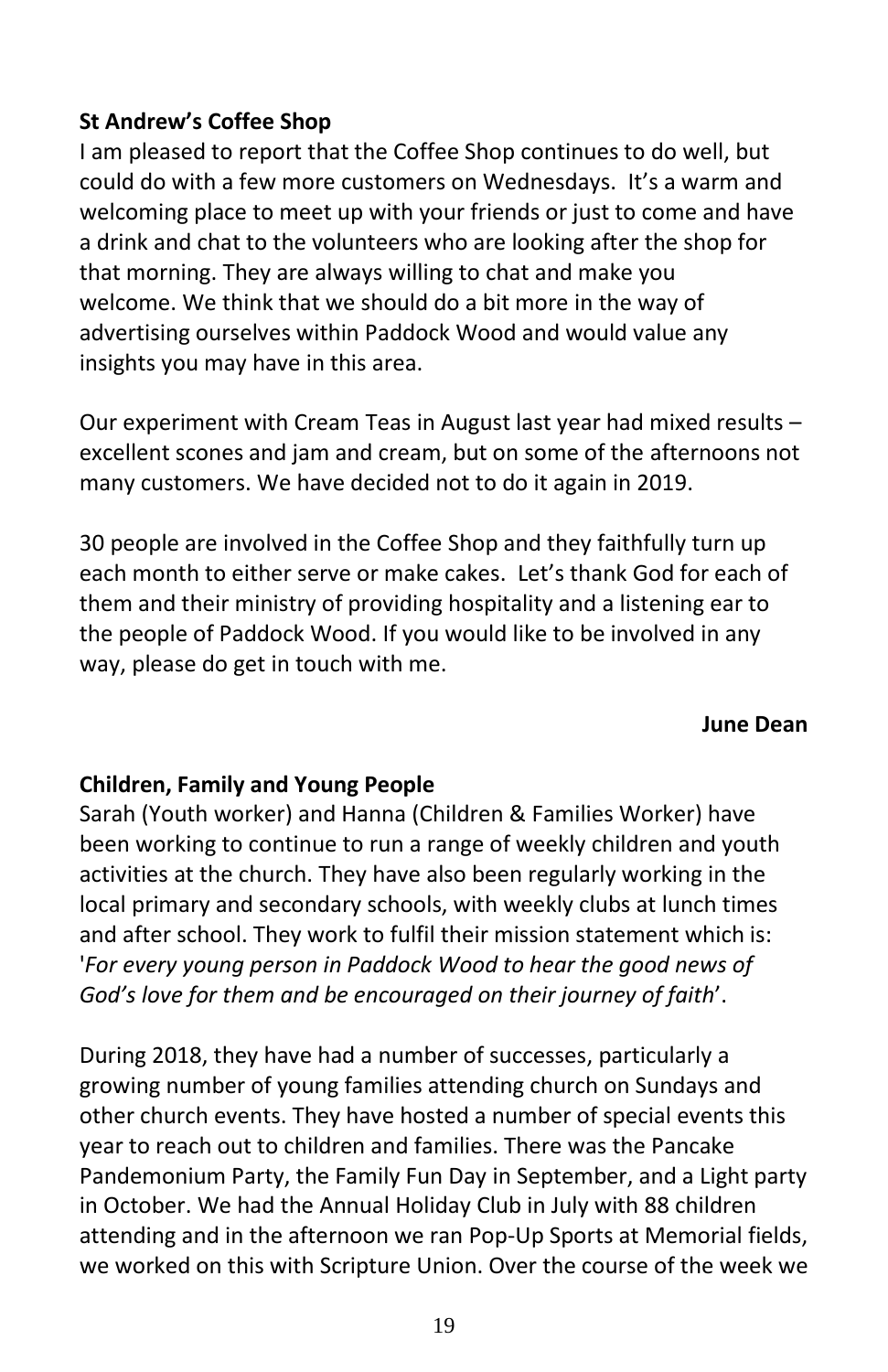saw 20 young people in these sessions and shared the gospel with them.

The Children's and Youth team have been involved in planning the Church Lite and Messy Church services each month. They also organised the Good Friday and Christmas Eve services, the Christmas Eve Christingle service was very well attended this year.

One of the main challenges they face is having enough volunteers to run all of the activities the church wants to provide. Some new volunteers joined in the last year, which has strengthened the teams, but the leaders are always looking and praying for more people to join them in their mission. Another challenge they face is encouraging young people to move from youth clubs to become a part of the church family. In September, Sarah tried starting a new youth group for those who are getting a bit too old for Messy Church, it is held at the same time. This has been a successful trial, as a group of 6-7 young people, not all church attenders, come regularly and have been enjoying the group, spending time exploring a bible passage and praying for one another. From this, Sarah has also been encouraged that she will be taking a group of 5 young people to Soul Survivor camp this summer, 3 of whom do not currently attend church. Another growing new group is *Who Let the Dad's Out*?, which started last year and continues to grow slowly, with around 12-15 dads and 20 children attending.

Sarah and Hanna are looking ahead to the next year, when a new project will be providing transition workshops at the primary school. A course called '*It's your move*', created by Scripture Union, helps children in year 6 with the move to secondary school. As Sarah does assemblies at the primary school, and then runs a lunch club at Mascalls, this will provide good continuity for young people who may be anxious about the move and the new challenges they face as they become teenagers.

#### **Hanna Rosser and Sarah-Joy Woodcock**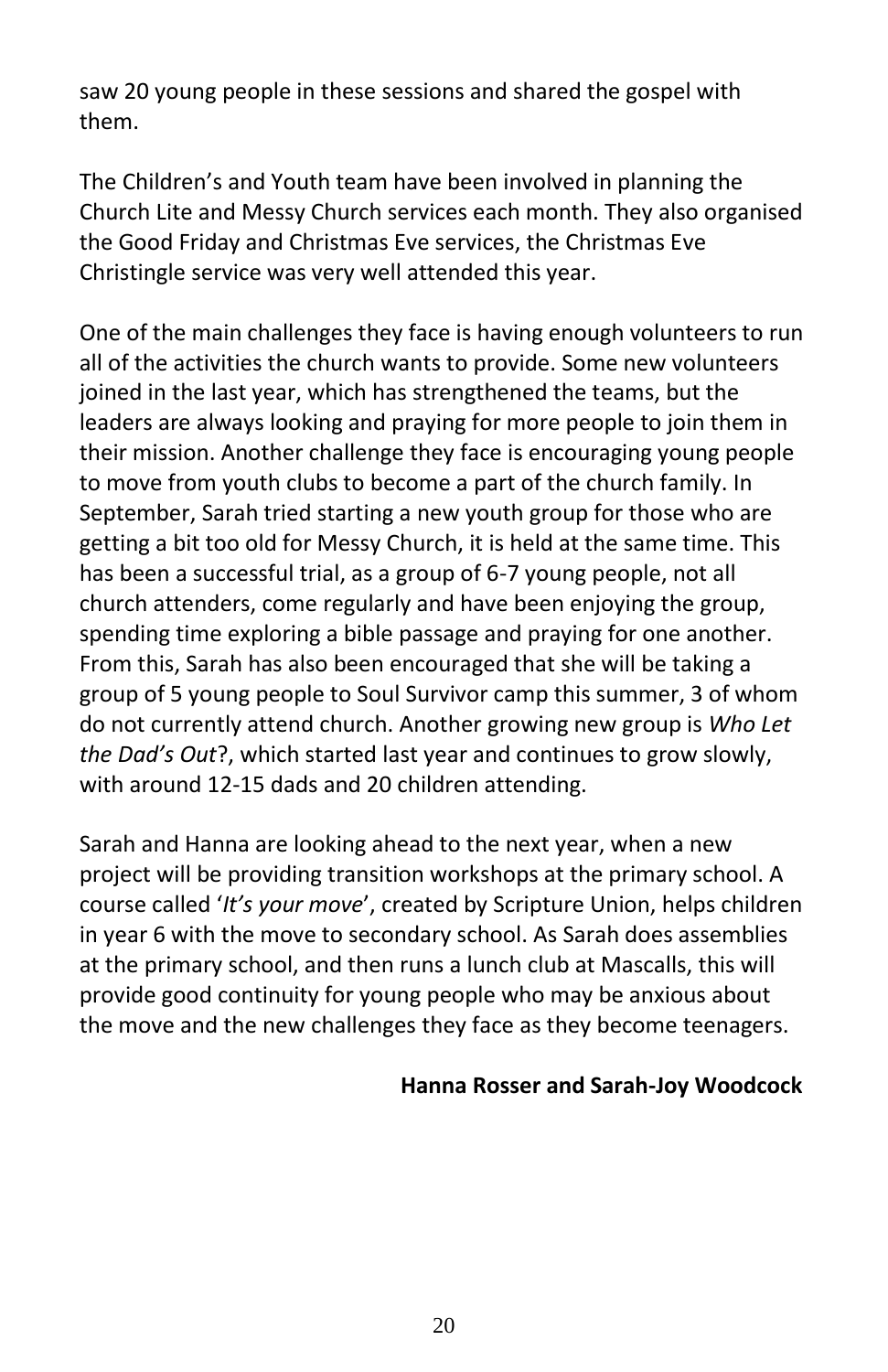#### **11th Tonbridge (St Andrew's Paddock Wood) Scout Group**



Paddock Wood Scout Group is part of the UK's biggest mixed youth organisation. Our Group is sponsored by St Andrew's Church and we hold many of our weekly meetings there. We offer a full range of exciting opportunities to every young person 6 years and older and also to adult volunteers. Scouting is a great way to have fun, make friends, get outdoors, express your creativity and experience the wider world and gain skills for life!

Following the opening of a new, second Beaver Colony in January 2108, our skilled and experienced group of volunteer leaders now run two Beaver Colony (6-8yrs), two Cub Packs (8-10 1/2yrs), and one Scout Troop (10 1/2-14yrs) alongside the Low Weald Explorer unit (14-18yrs).

As well as a hugely successful Group Hike with almost 100 members taking part, the various sections have had a very busy year…

The Beavers have had lots of fun and completed a wide range of badges such as the Cyclist badge, Experiment badge, Emergency Aid and Safety badges and had a "Pirate Camp".

The Cubs went to Carroty Wood for a winter activity weekend. They also took part in a district water activities day, and tried various activities such as climbing, abseiling, a low ropes course, swimming, tent pitching, gardening, woodwork, map reading & learnt first aid.

The Scouts took part in 'Operation Founder', a 12km incident hike stopping at bases to earn points on problem-solving activities. A highlight of the year was a day trip to London to visit the Houses of Parliament and 10 Downing Street. Four Scouts achieved the Chief Scout Gold Award.

For more information please visit our website at 11thtonbridge.org.uk

I would like to take this opportunity to thank our amazing leadership team who make scouting in Paddock Wood so successful and to St Andrews Church for the support the give the Group.

#### **Martin Eyre**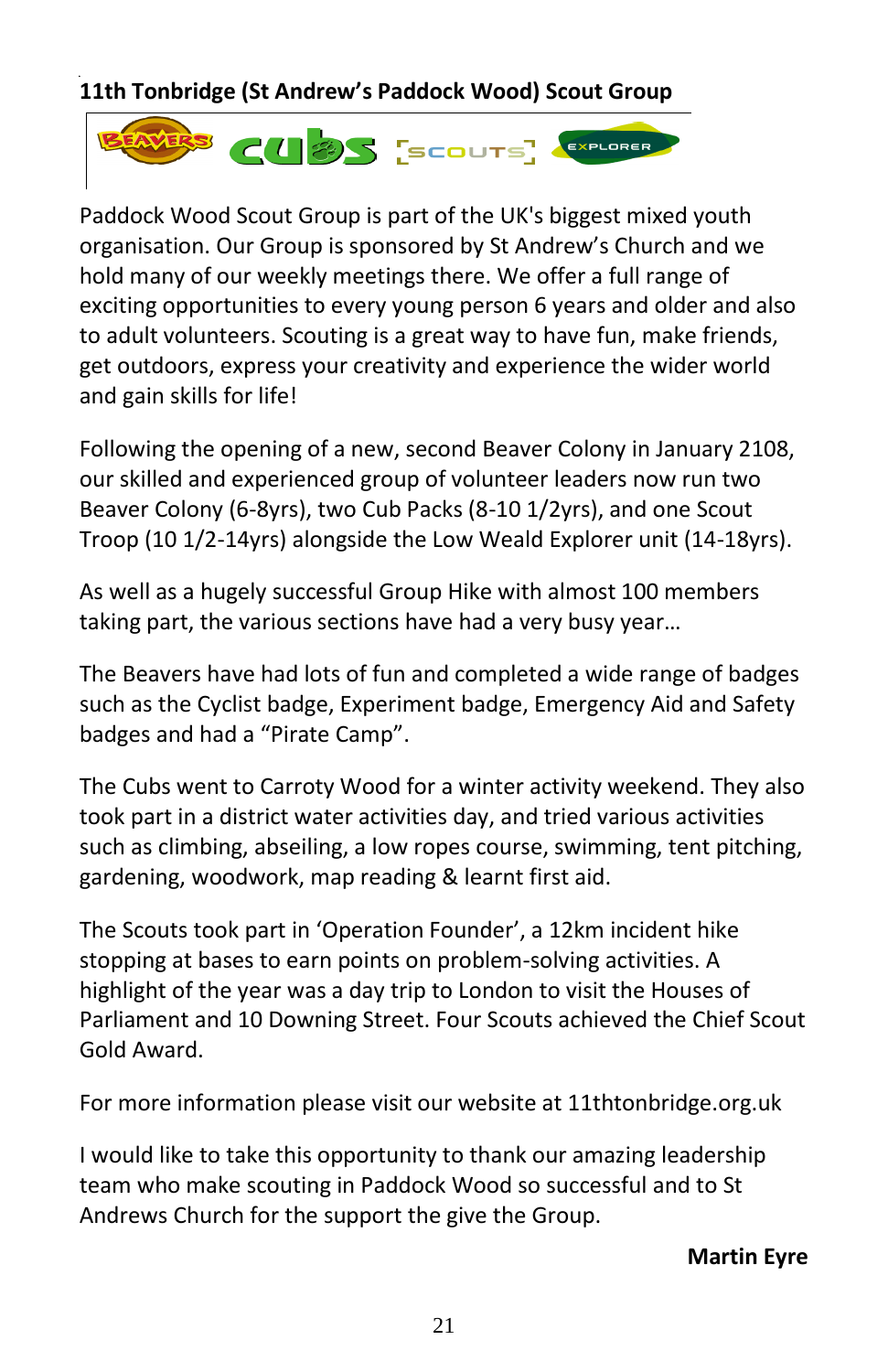

## **Paddock Wood Girlguiding**

Girlguiding in Paddock Wood has continued to thrive, giving girls a space and a voice to be themselves and to offer unique opportunities both locally nationally and internationally.

Three units had to move at the start of the year but all managed the move well & are continuing to do well.

Our main fundraising event this year focused around the carnival where we took part in the carnival and also had a stall. We also had a stall at the Christmas Lights Switch On. We celebrated Thinking Day with an event at Church uniting the Division.

We all went on our annual visit to the Pantomime in Tonbridge at Christmas, The Rainbows and Brownies went to Leeds Castle in September and met Henry V111.

## **Rainbows**

Both Rainbow units moved at the beginning of the year and continued as normal. Within the units the Rainbows have worked towards a number of badges, they've had picnics, played golf and celebrated the Royal wedding to name a few of the activities. They have also had fun with lots of different craft activities.

## **Brownies**

One of the Brownie units moved at the beginning of the year and settled in their new home as if they'd been there forever. Within the units the Brownies have worked towards a number of badges, been to clip n climb and played golf. They visited the Community Storehouse & Capel Grange. Both units went to on Brownie Pack holiday in the summer and had a good time.

# **Guides**

Both units have had fun during the year, with overnight camps in February, they've been swimming, sailing, golfing to name a few of the activities. Both units went to Camp in the summer and had fun, they also had sleepovers in the autumn term.